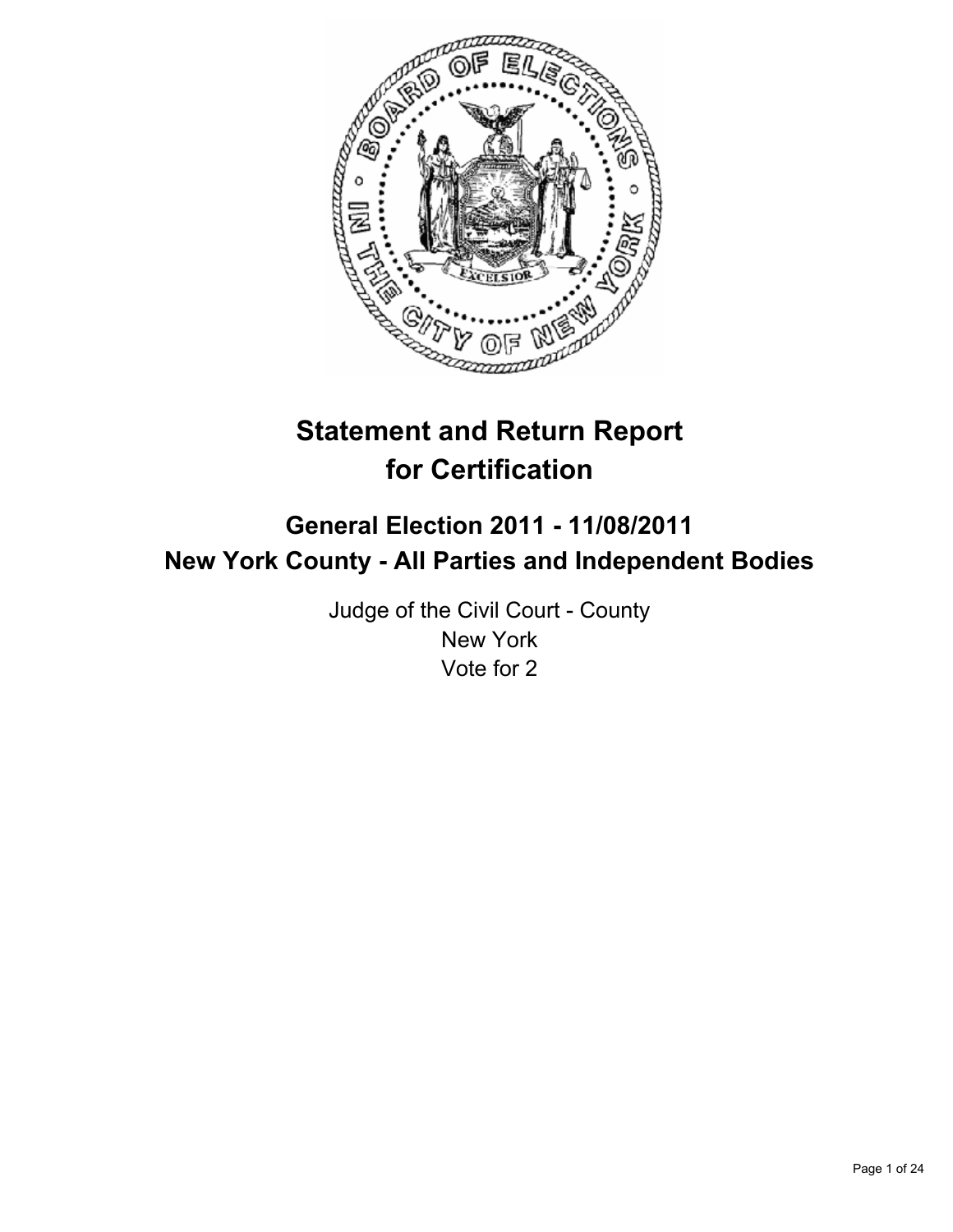

| PUBLIC COUNTER                                           | 2,933          |
|----------------------------------------------------------|----------------|
| <b>EMERGENCY</b>                                         | 0              |
| ABSENTEE/MILITARY                                        | 159            |
| <b>FEDERAL</b>                                           | 0              |
| SPECIAL PRESIDENTIAL                                     | 0              |
| AFFIDAVIT                                                | 14             |
| <b>Total Ballots</b>                                     | 3,106          |
| Less - Inapplicable Federal/Special Presidential Ballots | 0              |
| <b>Total Applicable Ballots</b>                          | 3,106          |
| ERIKA M EDWARDS (DEMOCRATIC)                             | 2,474          |
| SALIANN SCARPULLA (DEMOCRATIC)                           | 2,043          |
| <b>BABE RUTH (WRITE-IN)</b>                              | 1              |
| BRANDO V JACOBS (WRITE-IN)                               | 1              |
| <b>BRIAN KRIST (WRITE-IN)</b>                            | 1              |
| CARLTON BUSH (WRITE-IN)                                  | 1              |
| DAVE BAZER (WRITE-IN)                                    | 1              |
| DAWN FOX (WRITE-IN)                                      | 1              |
| DONALD DUCK (WRITE-IN)                                   | 1              |
| EDWARD C BURNS (WRITE-IN)                                | 1              |
| HALLIE ISAK (WRITE-IN)                                   | 2              |
| HILLARY CLINTON (WRITE-IN)                               | 1              |
| JACK HERZFEED (WRITE-IN)                                 | 1              |
| JAMES LESCZYNSKI (WRITE-IN)                              | 1              |
| JERRY MAGLIATO (WRITE-IN)                                | 1              |
| JORGE POSADA (WRITE-IN)                                  | 1              |
| JOSEPH KRIST (WRITE-IN)                                  | $\mathbf 1$    |
| JUAN CARTAGENA (WRITE-IN)                                | 1              |
| LEE BERMAN (WRITE-IN)                                    | 1              |
| MARK AXINN (WRITE-IN)                                    | 1              |
| MAX SARINSKY (WRITE-IN)                                  | 1              |
| MICHAEL DUDLEY (WRITE-IN)                                | 1              |
| MICKEY MOUSE (WRITE-IN)                                  | $\overline{2}$ |
| NO FIRST/LAST NAME (WRITE-IN)                            | 2              |
| NO NAME (WRITE-IN)                                       | 5              |
| OWEN FAY (WRITE-IN)                                      | 1              |
| PETER HARGROVE (WRITE-IN)                                | 1              |
| PETER VANTEL (WRITE-IN)                                  | 1              |
| RACHAELE SITZER (WRITE-IN)                               | 1              |
| RON A. MILLER (WRITE-IN)                                 | 1              |
| RON MOORE (WRITE-IN)                                     | 1              |
| RUDY GIOLIDA (WRITE-IN)                                  | 1              |
| RYAN CALLAHAN (WRITE-IN)                                 | 1              |
| SUZAN CERMAN ZECHMAN (WRITE-IN)                          | 1              |
| WILLIAM WEDD (WRITE-IN)                                  | 1              |
| YARENY FEINID (WRITE-IN)                                 | 1              |
| YURAL SIMCHI-LEVI (WRITE-IN)                             | 1              |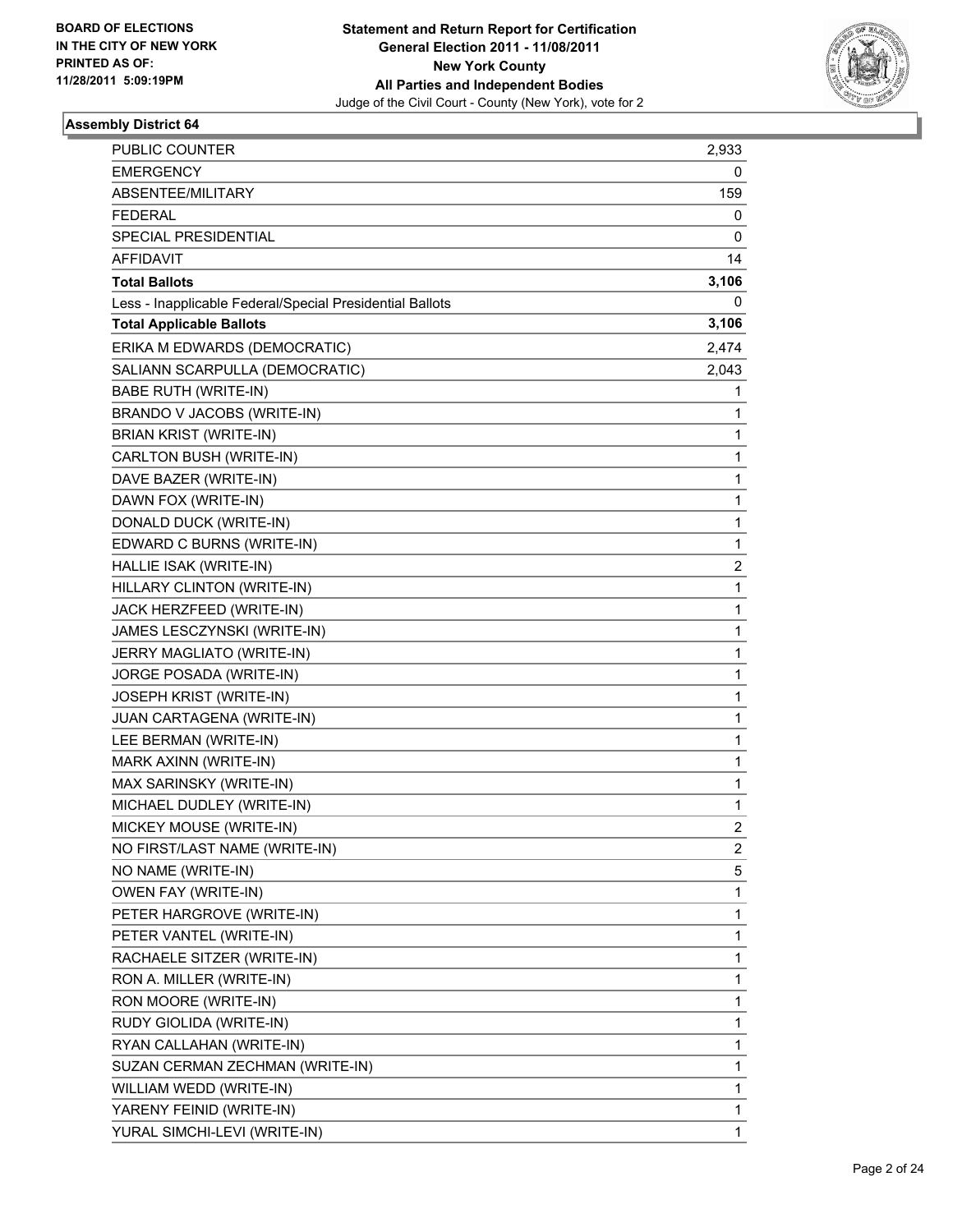

**Total Votes 4,559** 

Unrecorded 1,653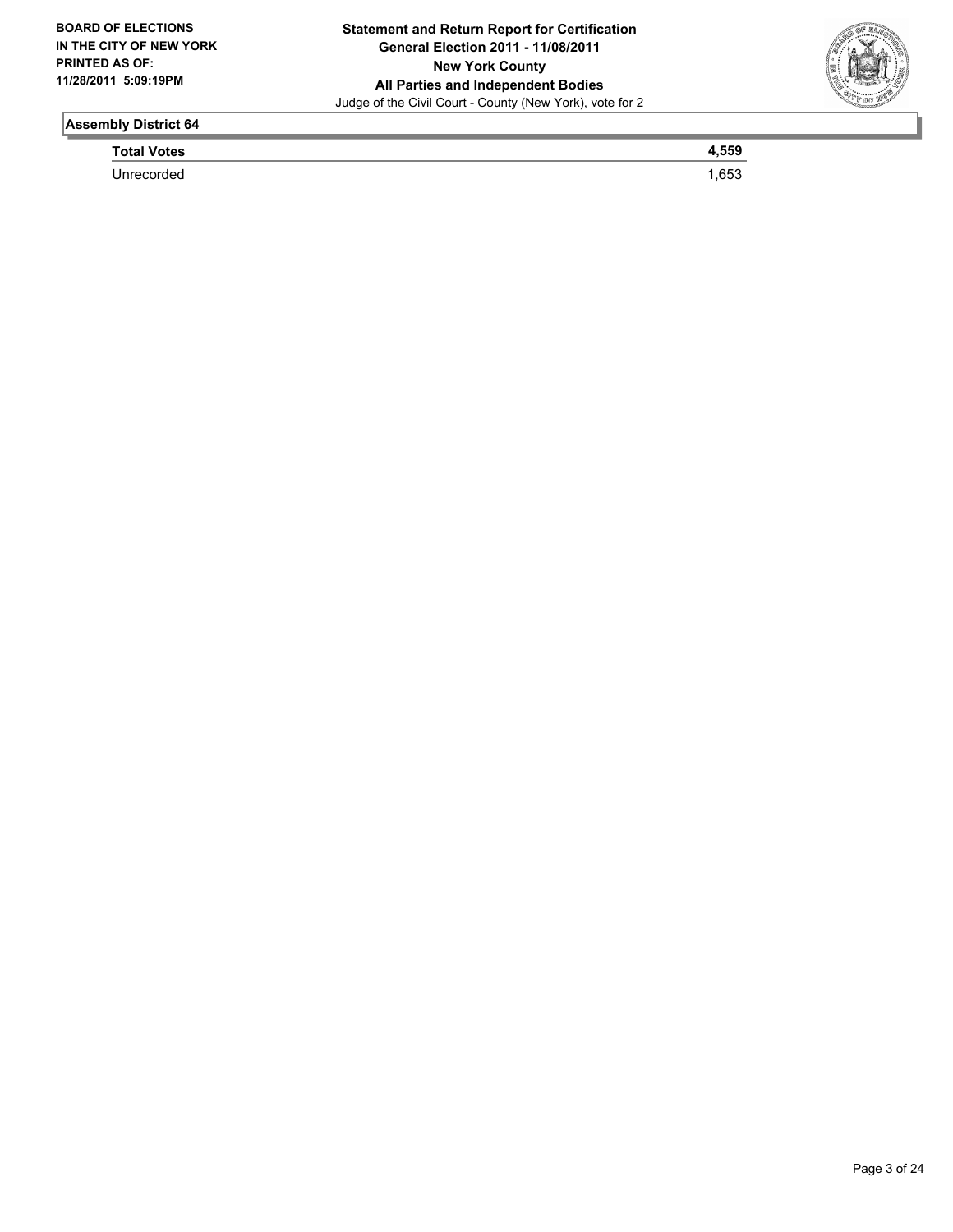

| PUBLIC COUNTER                                           | 2,172 |
|----------------------------------------------------------|-------|
| <b>EMERGENCY</b>                                         | 0     |
| ABSENTEE/MILITARY                                        | 243   |
| <b>FEDERAL</b>                                           | 0     |
| SPECIAL PRESIDENTIAL                                     | 0     |
| AFFIDAVIT                                                | 19    |
| <b>Total Ballots</b>                                     | 2,434 |
| Less - Inapplicable Federal/Special Presidential Ballots | 0     |
| <b>Total Applicable Ballots</b>                          | 2,434 |
| ERIKA M EDWARDS (DEMOCRATIC)                             | 1,858 |
| SALIANN SCARPULLA (DEMOCRATIC)                           | 1,684 |
| ABE POMERANCA (WRITE-IN)                                 | 1     |
| ADA CODDINGTON (WRITE-IN)                                | 1     |
| ALEXANDER SUSURSKY (WRITE-IN)                            | 1     |
| ANNE MCCAUGHEY (WRITE-IN)                                | 1     |
| BATMAN AKA BRUCE WAYNE (WRITE-IN)                        | 1     |
| BRET DELAIRE (WRITE-IN)                                  | 1     |
| CARL MCCALL (WRITE-IN)                                   | 1     |
| CARL PALADINO (WRITE-IN)                                 | 1     |
| CHARLES BARRON (WRITE-IN)                                | 1     |
| CHRISTOPHER ANDREW KEISNER (WRITE-IN)                    | 1     |
| DAVID PATTERSON (WRITE-IN)                               | 1     |
| DEBRA SUE STEIN (WRITE-IN)                               | 1     |
| EHSAN ZARGAR (WRITE-IN)                                  | 1     |
| ELIZABETH LADARO (WRITE-IN)                              | 1     |
| FEIL JOANNE (WRITE-IN)                                   | 1     |
| GREGORY C. SOUMAS (WRITE-IN)                             | 1     |
| HEATH SHERMAN (WRITE-IN)                                 | 1     |
| JEFFREY P. BURACK (WRITE-IN)                             | 1     |
| JENNIFER CORCRN (WRITE-IN)                               | 1     |
| JESSICA ARISOHN (WRITE-IN)                               | 1     |
| JOHN BOYO (WRITE-IN)                                     | 1     |
| JOHN FRANCO (WRITE-IN)                                   | 1     |
| JOHN MULLIGAN (WRITE-IN)                                 | 1     |
| JOHN SMITH (WRITE-IN)                                    | 1     |
| JUDGE JUDY (WRITE-IN)                                    | 1     |
| KENDRA VIZCAINO (WRITE-IN)                               | 1     |
| KURT HOKE (WRITE-IN)                                     | 1     |
| LORRIE DIRKSE (WRITE-IN)                                 | 2     |
| MARGARET CRESTIANO (WRITE-IN)                            | 1     |
| ME (WRITE-IN)                                            | 1     |
| MICHAEL AVERT (WRITE-IN)                                 | 1     |
| MICHELLE A CONNELLY (WRITE-IN)                           | 3     |
| MICKEY MOUSE (WRITE-IN)                                  | 1     |
| MORRIE KLEINBART (WRITE-IN)                              | 1     |
| NICHOALS VIEST (WRITE-IN)                                | 1     |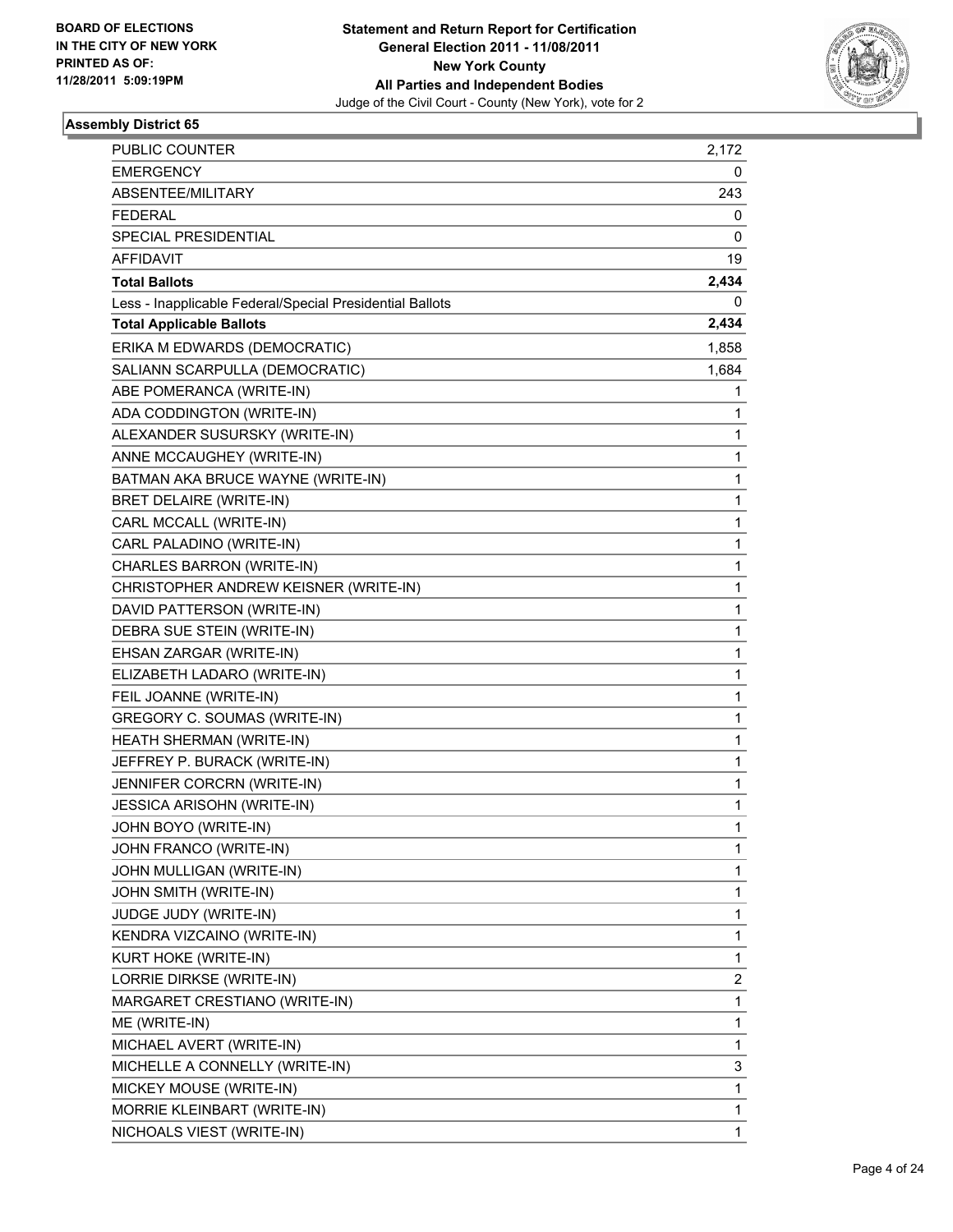

| NO FIRST/LAST NAME (WRITE-IN) |       |
|-------------------------------|-------|
| NO NAME (WRITE-IN)            | 4     |
| PETER ROOVEY (WRITE-IN)       |       |
| ROBERT MORGAN (WRITE-IN)      |       |
| ROBERT STROUGO (WRITE-IN)     |       |
| ROBIN DICK GRAYSON (WRITE-IN) |       |
| ROGER NETZER (WRITE-IN)       |       |
| ROLFE IAN HUBLEY (WRITE-IN)   |       |
| SANDON HESS (WRITE-IN)        |       |
| SEYMOOR HERSCH (WRITE-IN)     |       |
| STEVEN COHEN (WRITE-IN)       |       |
| SUSANA IMBO (WRITE-IN)        |       |
| SUSANN SUSURSKY (WRITE-IN)    |       |
| TERRI DRAKE (WRITE-IN)        |       |
| TODD GARRIN (WRITE-IN)        |       |
| TROY JOHNSON (WRITE-IN)       |       |
| <b>Total Votes</b>            | 3,599 |
| Unrecorded                    | 1,269 |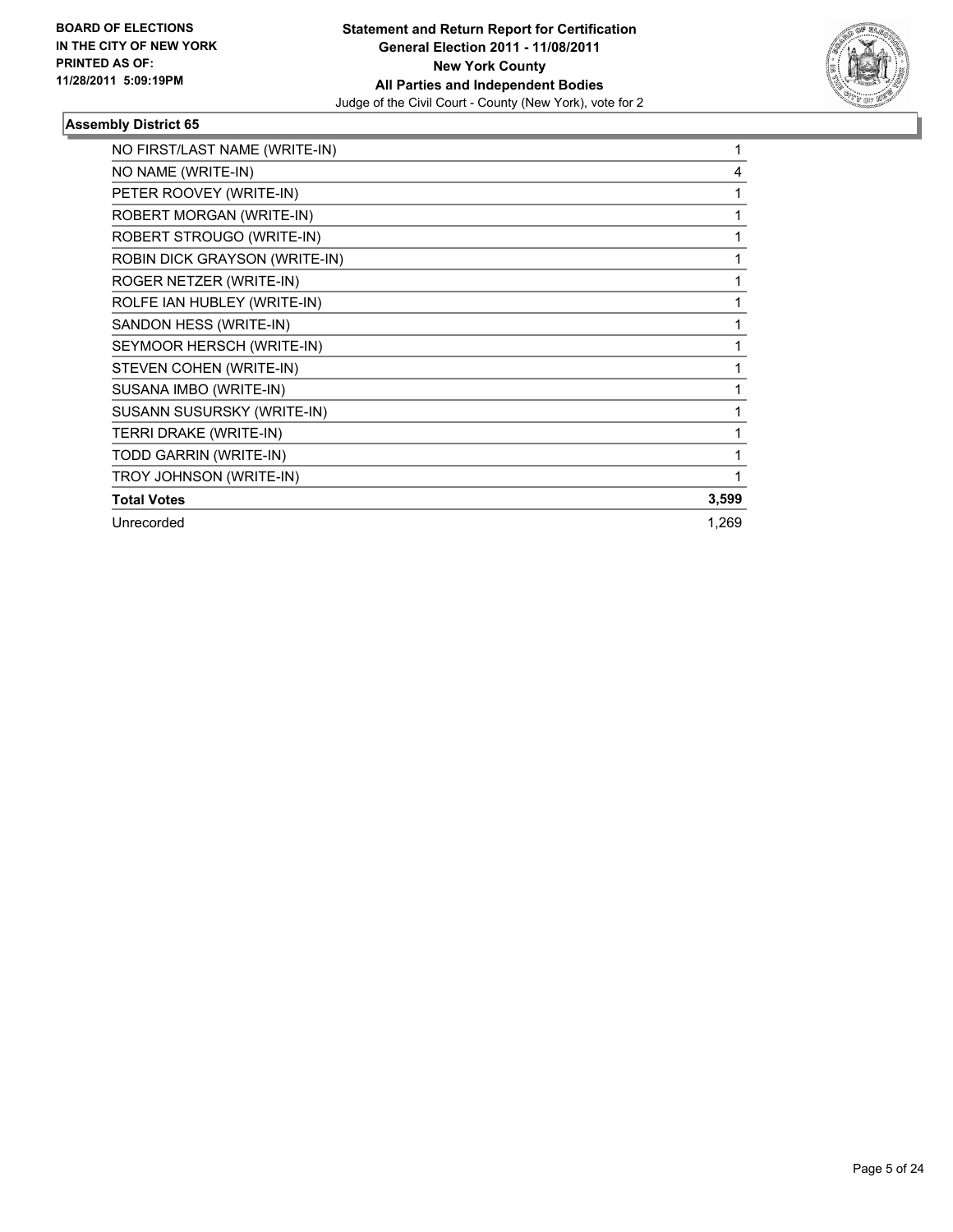

| PUBLIC COUNTER                                           | 2,214 |
|----------------------------------------------------------|-------|
| <b>EMERGENCY</b>                                         | 0     |
| ABSENTEE/MILITARY                                        | 203   |
| <b>FEDERAL</b>                                           | 0     |
| SPECIAL PRESIDENTIAL                                     | 0     |
| AFFIDAVIT                                                | 16    |
| <b>Total Ballots</b>                                     | 2,433 |
| Less - Inapplicable Federal/Special Presidential Ballots | 0     |
| <b>Total Applicable Ballots</b>                          | 2,433 |
| ERIKA M EDWARDS (DEMOCRATIC)                             | 2,086 |
| SALIANN SCARPULLA (DEMOCRATIC)                           | 1,980 |
| ABSTAIN (WRITE-IN)                                       | 1     |
| ADRIAN HOWE (WRITE-IN)                                   | 1     |
| ALAN TIMOTHY LUNCFORD (WRITE-IN)                         | 1     |
| ANDY ROONEY (WRITE-IN)                                   | 1     |
| ANN BRYANT (WRITE-IN)                                    | 1     |
| <b>BILL CLINTON (WRITE-IN)</b>                           | 1     |
| BRIAN DAVID MOONEY (WRITE-IN)                            | 1     |
| <b>BUGS BUNNY (WRITE-IN)</b>                             | 1     |
| CAROL WILSON (WRITE-IN)                                  | 1     |
| D.M. PETRILLO (WRITE-IN)                                 | 1     |
| DAFFY DUCK (WRITE-IN)                                    | 1     |
| DONALD LILLY (WRITE-IN)                                  | 1     |
| EUGENE RHEE (WRITE-IN)                                   | 1     |
| FAHAD HASHMI (WRITE-IN)                                  | 1     |
| <b>GARY FERTMER (WRITE-IN)</b>                           | 1     |
| <b>GEORGE E PATAKI (WRITE-IN)</b>                        | 1     |
| JAYNE PIECE (WRITE-IN)                                   | 1     |
| JENNY KIM (WRITE-IN)                                     | 1     |
| JOAN MICHAEL BASQUIAT (WRITE-IN)                         | 1     |
| JOHN P. CAHILL (WRITE-IN)                                | 1     |
| JOSPH COGLIAND (WRITE-IN)                                | 1     |
| JUDGE JOE BROWN (WRITE-IN)                               | 1     |
| JUDGE JUDY (WRITE-IN)                                    | 1     |
| LACKIE MOODIE (WRITE-IN)                                 | 1     |
| LEANARD RUBARSTION (WRITE-IN)                            | 1     |
| MARC FIRSTENBERG (WRITE-IN)                              | 1     |
| MARILYN BRANDSTON (WRITE-IN)                             | 1     |
| MEYER LANSKY (WRITE-IN)                                  | 1     |
| MICHAEL FARKOSH (WRITE-IN)                               | 1     |
| MIRIAM CABASSO (WRITE-IN)                                | 2     |
| MISS NANCY WILLIAM KING (WRITE-IN)                       | 1     |
| NO FIRST/LAST NAME (WRITE-IN)                            | 3     |
| NO NAME (WRITE-IN)                                       | 5     |
| NONE OF THE ABOVE (WRITE-IN)                             | 1     |
| PAUL DAUNOKY (WRITE-IN)                                  | 1     |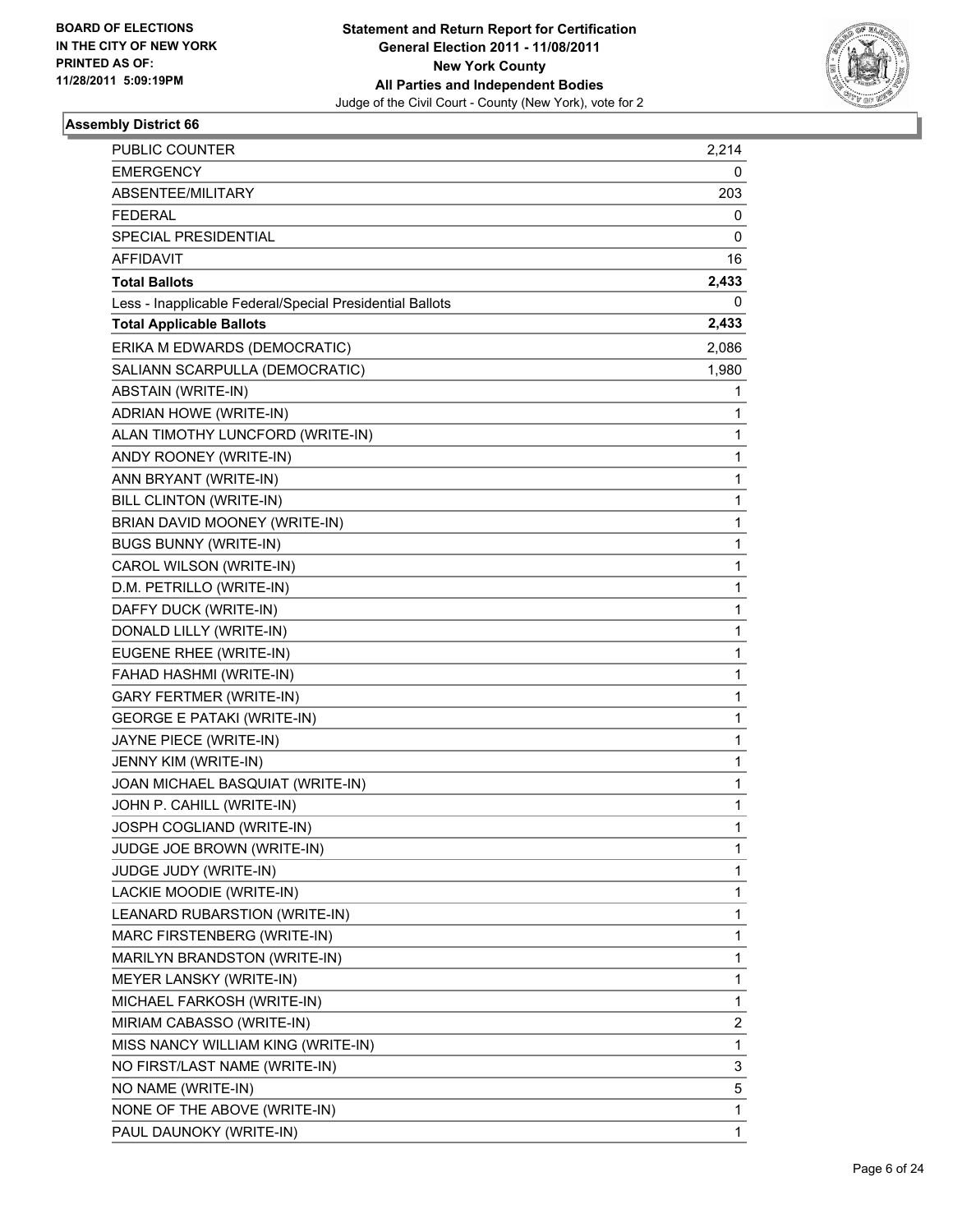

| SOPHIE CERSON (WRITE-IN)   |       |
|----------------------------|-------|
|                            |       |
| THOMAS MERRILL (WRITE-IN)  |       |
| TOM MERRILL (WRITE-IN)     |       |
| WILLIAM MADONNA (WRITE-IN) |       |
| ZYLE FRANK (WRITE-IN)      |       |
| <b>Total Votes</b>         | 4,113 |
| Unrecorded                 | 753   |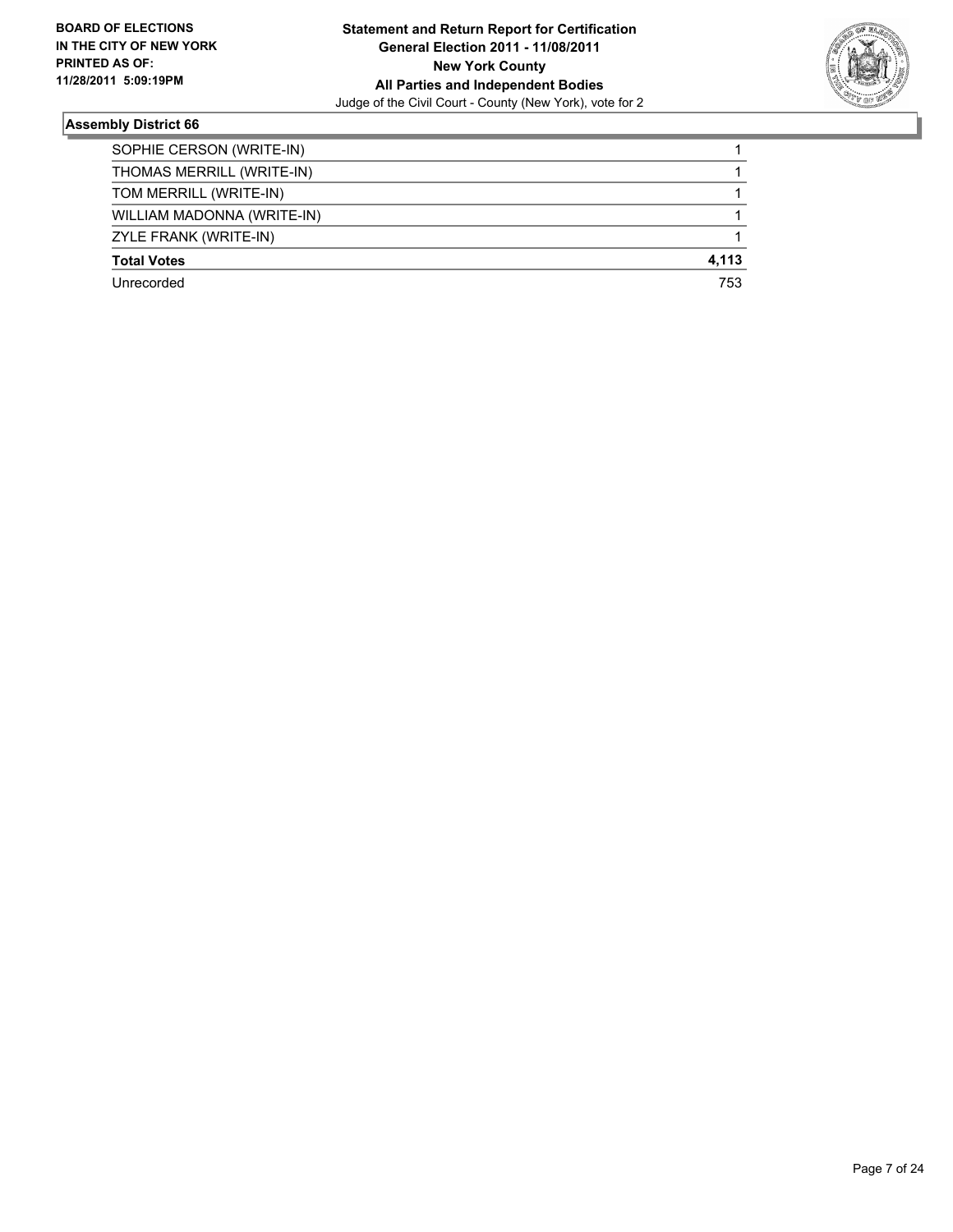

| PUBLIC COUNTER                                           | 3,426 |
|----------------------------------------------------------|-------|
| <b>EMERGENCY</b>                                         | 0     |
| ABSENTEE/MILITARY                                        | 243   |
| <b>FEDERAL</b>                                           | 0     |
| SPECIAL PRESIDENTIAL                                     | 0     |
| AFFIDAVIT                                                | 35    |
| <b>Total Ballots</b>                                     | 3,704 |
| Less - Inapplicable Federal/Special Presidential Ballots | 0     |
| <b>Total Applicable Ballots</b>                          | 3,704 |
| ERIKA M EDWARDS (DEMOCRATIC)                             | 3,073 |
| SALIANN SCARPULLA (DEMOCRATIC)                           | 2,754 |
| ADAM BLUMEATHAL (WRITE-IN)                               | 1     |
| ALEC BALDWIN (WRITE-IN)                                  | 1     |
| ALICE LEMOS (WRITE-IN)                                   | 1     |
| AVRAM M. SHAPIRO (WRITE-IN)                              | 1     |
| BARACK OBAMA (WRITE-IN)                                  | 1     |
| BERT WOLFF (WRITE-IN)                                    | 1     |
| BETTY JOHNSON (WRITE-IN)                                 | 1     |
| BEVERLY SMITH (WRITE-IN)                                 | 1     |
| BRADLEY MANNING (WRITE-IN)                               | 1     |
| DAVID SACK (WRITE-IN)                                    | 2     |
| ELANA SINENSKY (WRITE-IN)                                | 1     |
| ELIZABETH WARREN (WRITE-IN)                              | 1     |
| FRANKLIN PIERCE (WRITE-IN)                               | 1     |
| HERMAN CAIN (WRITE-IN)                                   | 1     |
| JAMES GIN (WRITE-IN)                                     | 1     |
| JEANEANNE MURRAY (WRITE-IN)                              | 1     |
| JERILYN KADISON (WRITE-IN)                               | 1     |
| JOHNATHAN D LAMBETH (WRITE-IN)                           | 1     |
| JULIA WILLEBRAND (WRITE-IN)                              | 1     |
| KARIN BURKE (WRITE-IN)                                   | 1     |
| LAURA SACK (WRITE-IN)                                    | 1     |
| LETRICE LEID (WRITE-IN)                                  | 1     |
| LIANNE RITCHIE (WRITE-IN)                                | 1     |
| LORRIE MILLMAN (WRITE-IN)                                | 1     |
| MICHAEL GRUDBERG (WRITE-IN)                              | 1     |
| MICHAEL RUTNER (WRITE-IN)                                | 1     |
| NICHOLAS WOLFSON (WRITE-IN)                              | 1     |
| NO FIRST/LAST NAME (WRITE-IN)                            | 5     |
| NO NAME (WRITE-IN)                                       | 7     |
| PAT BRIZZOLARA (WRITE-IN)                                | 1     |
| PAUL LAFETA (WRITE-IN)                                   | 1     |
| RANDY CALLC (WRITE-IN)                                   | 1     |
| RICHARD GREENE (WRITE-IN)                                | 1     |
| RICK PERRY (WRITE-IN)                                    | 1     |
| SABRA R SASSAN (WRITE-IN)                                | 1     |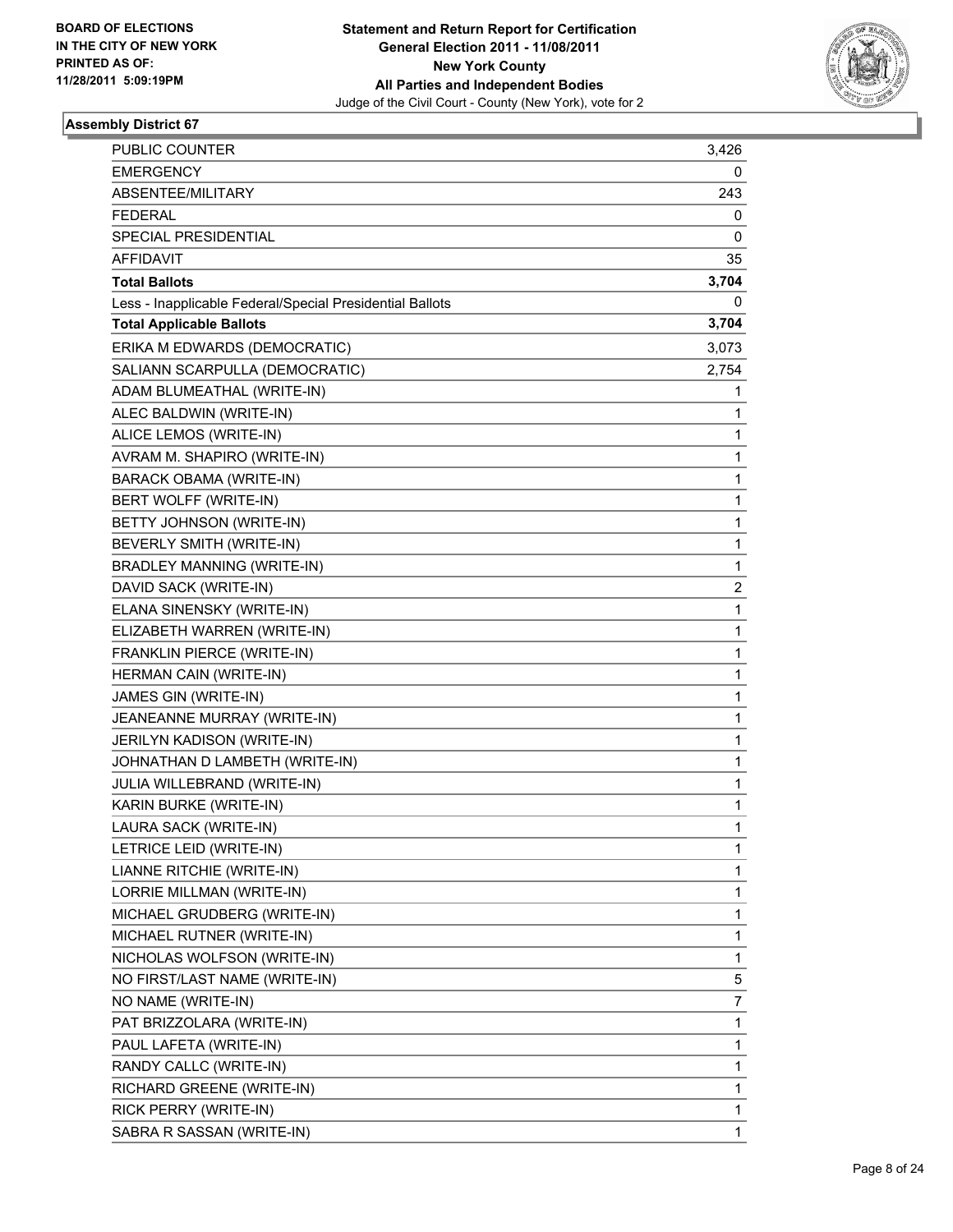

| SUSAN KONE (WRITE-IN)    |       |
|--------------------------|-------|
| SUSAN SARADON (WRITE-IN) |       |
| <b>Total Votes</b>       | 5.875 |
| Unrecorded               | 1.533 |

| PUBLIC COUNTER                                           | 2,521          |
|----------------------------------------------------------|----------------|
| <b>EMERGENCY</b>                                         | 0              |
| ABSENTEE/MILITARY                                        | 266            |
| <b>FEDERAL</b>                                           | 0              |
| SPECIAL PRESIDENTIAL                                     | 0              |
| AFFIDAVIT                                                | 24             |
| <b>Total Ballots</b>                                     | 2,811          |
| Less - Inapplicable Federal/Special Presidential Ballots | 0              |
| <b>Total Applicable Ballots</b>                          | 2,811          |
| ERIKA M EDWARDS (DEMOCRATIC)                             | 2,251          |
| SALIANN SCARPULLA (DEMOCRATIC)                           | 1,397          |
| AMY ALFORTISH (WRITE-IN)                                 | 1              |
| AMY PEARSON (WRITE-IN)                                   | 1              |
| CHARLES BARRAN (WRITE-IN)                                | 1              |
| DEBORAH L. EVANGELAKES (WRITE-IN)                        | $\mathbf{1}$   |
| DR. MARTIN KING JR. (WRITE-IN)                           | 1              |
| ELLEN GESMER (WRITE-IN)                                  | $\mathbf{1}$   |
| JOHN EANGELAKES (WRITE-IN)                               | 1              |
| LENNARD MCNEIL (WRITE-IN)                                | 1              |
| MALCOLM (WRITE-IN)                                       | $\mathbf{1}$   |
| MICHAEL A. VARES (WRITE-IN)                              | $\mathbf{1}$   |
| MICHAEL GRAVES (WRITE-IN)                                | $\mathbf{1}$   |
| NO FIRST/LAST NAME (WRITE-IN)                            | $\overline{2}$ |
| NO NAME (WRITE-IN)                                       | 10             |
| NONE OF THE ABOVE (WRITE-IN)                             | 1              |
| PHOEBE SORIAL (WRITE-IN)                                 | 1              |
| SARON R. VARES (WRITE-IN)                                | $\mathbf{1}$   |
| SPONGE BOB (WRITE-IN)                                    | 1              |
| WHERES WALDO? (WRITE-IN)                                 | 1              |
| <b>Total Votes</b>                                       | 3,676          |
| Unrecorded                                               | 1,946          |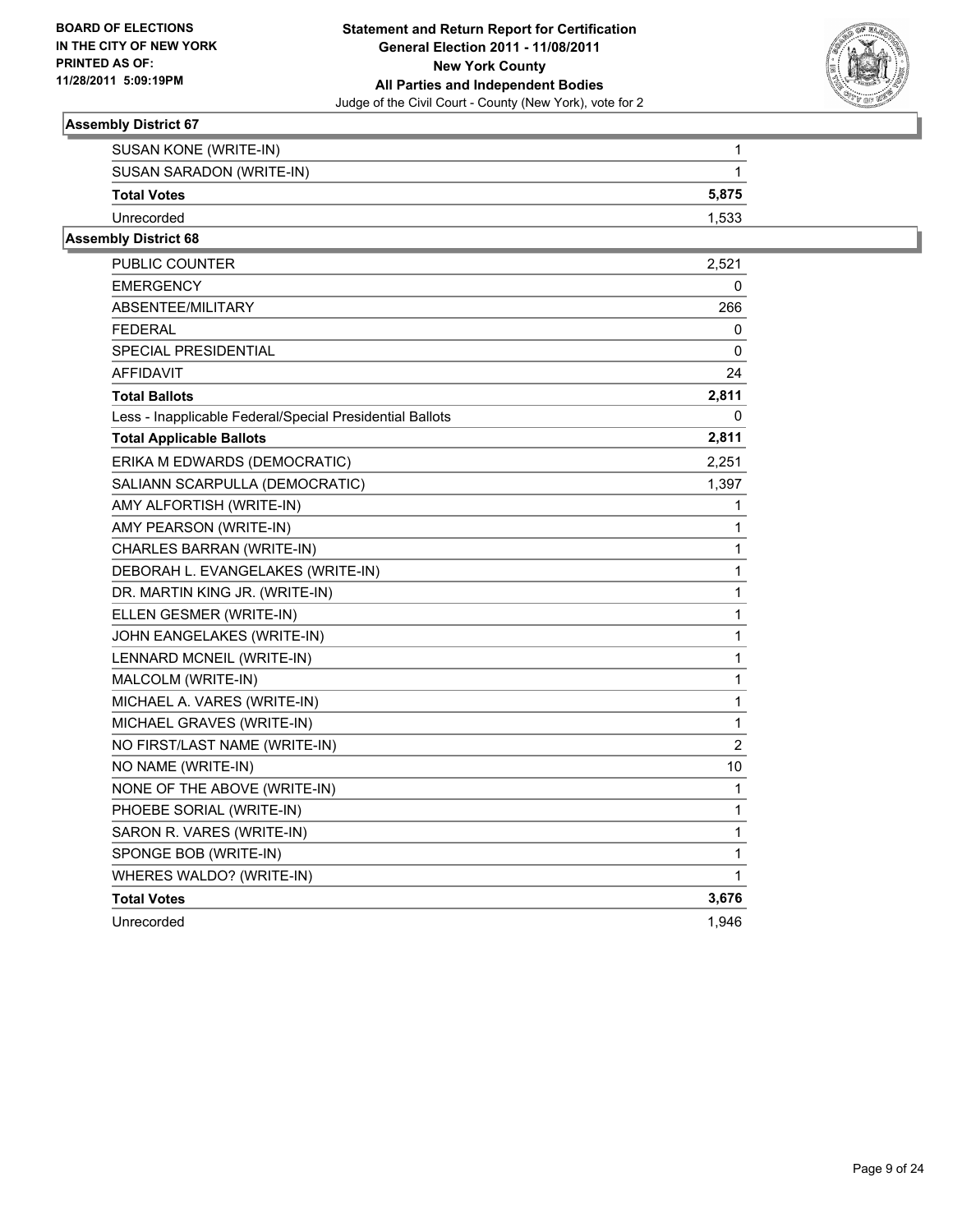

| PUBLIC COUNTER                                           | 3,213 |
|----------------------------------------------------------|-------|
| <b>EMERGENCY</b>                                         | 0     |
| ABSENTEE/MILITARY                                        | 266   |
| FEDERAL                                                  | 0     |
| SPECIAL PRESIDENTIAL                                     | 0     |
| AFFIDAVIT                                                | 26    |
| <b>Total Ballots</b>                                     | 3,505 |
| Less - Inapplicable Federal/Special Presidential Ballots | 0     |
| <b>Total Applicable Ballots</b>                          | 3,505 |
| ERIKA M EDWARDS (DEMOCRATIC)                             | 2,863 |
| SALIANN SCARPULLA (DEMOCRATIC)                           | 2,313 |
| ANDREW MOROZ (WRITE-IN)                                  | 1     |
| BERNARD GOETZ (WRITE-IN)                                 | 1     |
| CAROL SHARPE (WRITE-IN)                                  | 1     |
| CHRIS REID (WRITE-IN)                                    | 1     |
| CLEMENT WEINSTEIN (WRITE-IN)                             | 1     |
| CYRUS VANCE (WRITE-IN)                                   | 1     |
| DAVID E JACOBS ESQ (WRITE-IN)                            | 1     |
| ELLEN GESMER (WRITE-IN)                                  | 1     |
| ERIKA EDWARDS (WRITE-IN)                                 | 2     |
| FRANC PERRY (WRITE-IN)                                   | 1     |
| HON. MIKE GOWNEY (WRITE-IN)                              | 1     |
| JOE SMO (WRITE-IN)                                       | 1     |
| JOSEPH FRIENDLY (WRITE-IN)                               | 1     |
| JUDGES SHOULDN'T BE ELECTED (WRITE-IN)                   | 1     |
| LEWIS BRANDIES (WRITE-IN)                                | 1     |
| M E BLOOM (WRITE-IN)                                     | 1     |
| MARINA METALLIOS (WRITE-IN)                              | 1     |
| MARK DEROCO (WRITE-IN)                                   | 1     |
| MARK GREENBERG (WRITE-IN)                                | 1     |
| MICHAEL WEINSTEIN (WRITE-IN)                             | 1     |
| NO FIRST/LAST NAME (WRITE-IN)                            | 1     |
| NO NAME (WRITE-IN)                                       | 11    |
| ROBERT E LEVY (WRITE-IN)                                 | 1     |
| ROBERT JOHNSON (WRITE-IN)                                | 1     |
| ROBERT M BRILL ESQ (WRITE-IN)                            | 1     |
| ROBERT MORGENTHAU (WRITE-IN)                             | 1     |
| RUBIN (WRITE-IN)                                         | 1     |
| RUDOLPH GULIANI (WRITE-IN)                               | 1     |
| RUDY GULIANI (WRITE-IN)                                  | 1     |
| SALIANN SCARPULLA (WRITE-IN)                             | 1     |
| W. FANE PERRY (WRITE-IN)                                 | 1     |
| <b>Total Votes</b>                                       | 5,218 |
| Unrecorded                                               | 1,792 |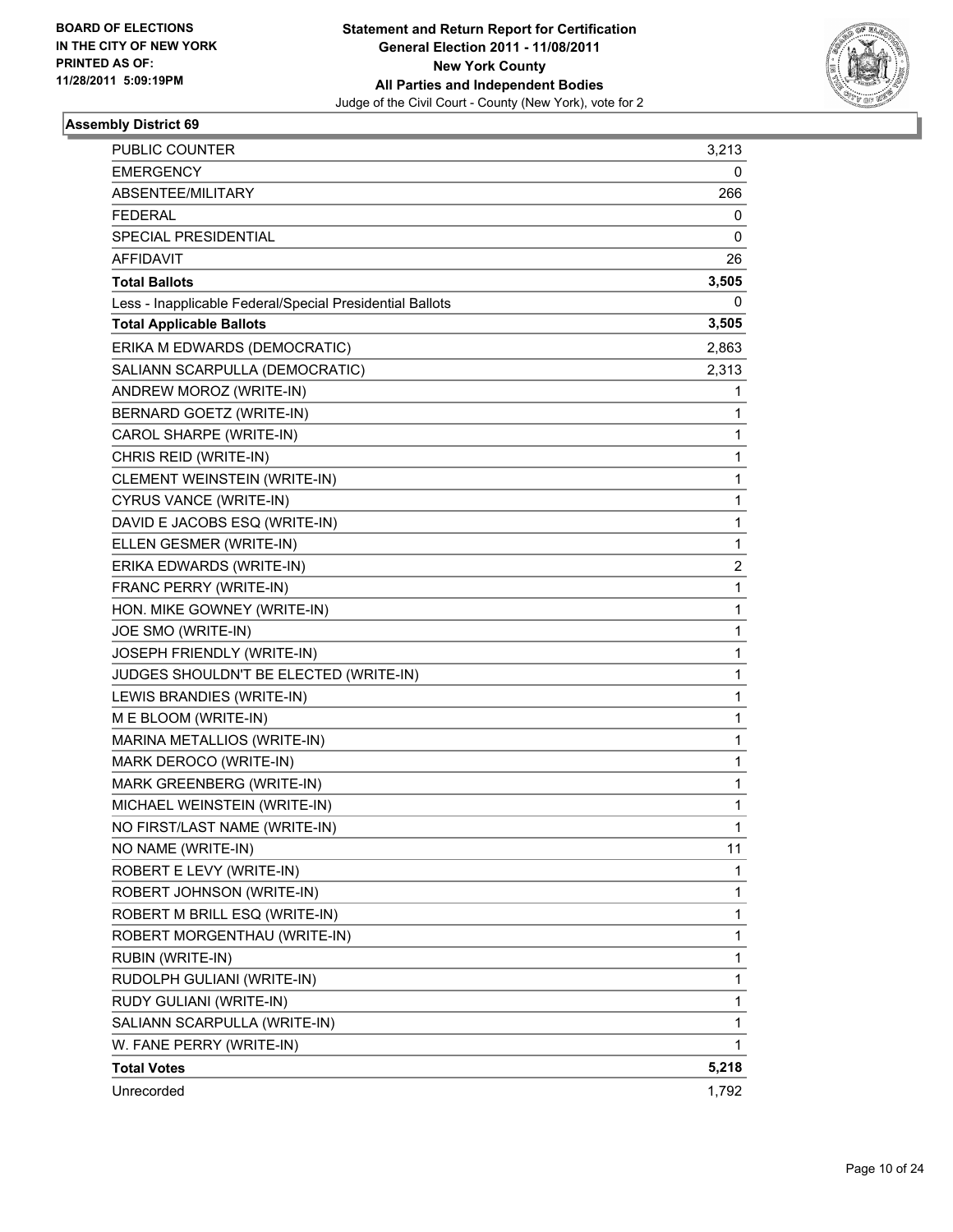

| <b>PUBLIC COUNTER</b>                                    | 2,913        |
|----------------------------------------------------------|--------------|
| <b>EMERGENCY</b>                                         | 0            |
| ABSENTEE/MILITARY                                        | 398          |
| <b>FEDERAL</b>                                           | 0            |
| SPECIAL PRESIDENTIAL                                     | 0            |
| <b>AFFIDAVIT</b>                                         | 31           |
| <b>Total Ballots</b>                                     | 3,342        |
| Less - Inapplicable Federal/Special Presidential Ballots | 0            |
| <b>Total Applicable Ballots</b>                          | 3,342        |
| ERIKA M EDWARDS (DEMOCRATIC)                             | 2,831        |
| SALIANN SCARPULLA (DEMOCRATIC)                           | 1,835        |
| ALBERT PESANT (WRITE-IN)                                 | 1            |
| ANTHONY CANNATARO (WRITE-IN)                             | 1            |
| BELL HOOKS (WRITE-IN)                                    | 1            |
| CLAUDIA POLK (WRITE-IN)                                  | 1            |
| DAN ISSAC (WRITE-IN)                                     | $\mathbf{1}$ |
| DANIELLINE MARTINEZ (WRITE-IN)                           | 1            |
| DO NOT KNOW PERSON (WRITE-IN)                            | 1            |
| FRED UMANE (WRITE-IN)                                    | 1            |
| ICE CUBE (WRITE-IN)                                      | $\mathbf 1$  |
| J.P.PARTLAND (WRITE-IN)                                  | 1            |
| JANE BOGART (WRITE-IN)                                   | 1            |
| MC REN (WRITE-IN)                                        | 1            |
| MINNIE MOUSE (WRITE-IN)                                  | 1            |
| NO FIRST/LAST NAME (WRITE-IN)                            | 3            |
| NO NAME (WRITE-IN)                                       | 22           |
| R. WILLIAMS (WRITE-IN)                                   | 1            |
| RAYMOND L BRUCE (WRITE-IN)                               | 1            |
| RONALD CLARK (WRITE-IN)                                  | 1            |
| ROSEANNE BARR (WRITE-IN)                                 | 1            |
| SLUT WALKERS (WRITE-IN)                                  | 1            |
| TOWE STRONG (WRITE-IN)                                   | 1            |
| <b>Total Votes</b>                                       | 4,710        |
| Unrecorded                                               | 1,974        |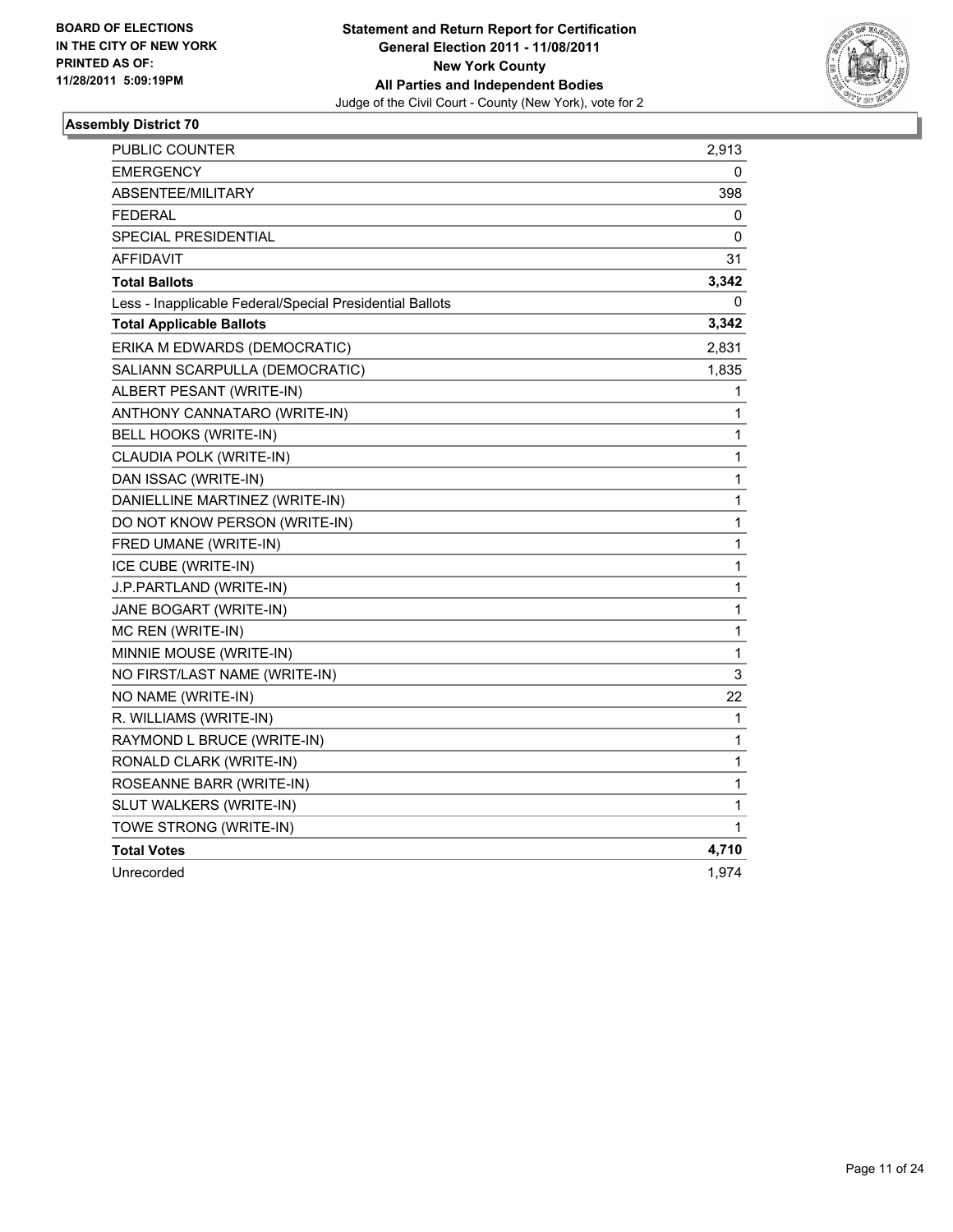

| <b>PUBLIC COUNTER</b>                                    | 2,497            |
|----------------------------------------------------------|------------------|
| EMERGENCY                                                | 0                |
| ABSENTEE/MILITARY                                        | 241              |
| <b>FEDERAL</b>                                           | 0                |
| <b>SPECIAL PRESIDENTIAL</b>                              | 0                |
| <b>AFFIDAVIT</b>                                         | 32               |
| <b>Total Ballots</b>                                     | 2,770            |
| Less - Inapplicable Federal/Special Presidential Ballots | 0                |
| <b>Total Applicable Ballots</b>                          | 2,770            |
| ERIKA M EDWARDS (DEMOCRATIC)                             | 2,236            |
| SALIANN SCARPULLA (DEMOCRATIC)                           | 1,598            |
| AMY SLORBY (WRITE-IN)                                    | 2                |
| CAROLINE LANDAU (WRITE-IN)                               | 1                |
| DING LA VERGHETTA (WRITE-IN)                             | 1                |
| EDWARD BRABBRK (WRITE-IN)                                | 1                |
| ELLEN GESMER (WRITE-IN)                                  | 1                |
| HUGH CAREY (WRITE-IN)                                    | $\mathbf 1$      |
| IRA BRADRIES (WRITE-IN)                                  | 1                |
| JAG JASKAREN (WRITE-IN)                                  | 1                |
| JEROME R RICHARD (WRITE-IN)                              | 1                |
| JESSICA MELENDEZ (WRITE-IN)                              | 1                |
| MICHAEL SAKS (WRITE-IN)                                  | $\mathbf{1}$     |
| MICHAEL WATKINS (WRITE-IN)                               | 1                |
| MONA MORGAN (WRITE-IN)                                   | 1                |
| NO FIRST/LAST NAME (WRITE-IN)                            | $\mathbf{1}$     |
| NO NAME (WRITE-IN)                                       | 9                |
| NONE OF THE ABOVE (WRITE-IN)                             | $\boldsymbol{2}$ |
| O DELLA WOODSON (WRITE-IN)                               | $\mathbf 1$      |
| PASCURE KWAME (WRITE-IN)                                 | 1                |
| PAUL FRIMAN (WRITE-IN)                                   | 1                |
| ROBERT OLIVER (WRITE-IN)                                 | 1                |
| SUSIE GREENBERG FELDSTEIN (WRITE-IN)                     | 1                |
| <b>Total Votes</b>                                       | 3,865            |
| Unrecorded                                               | 1,675            |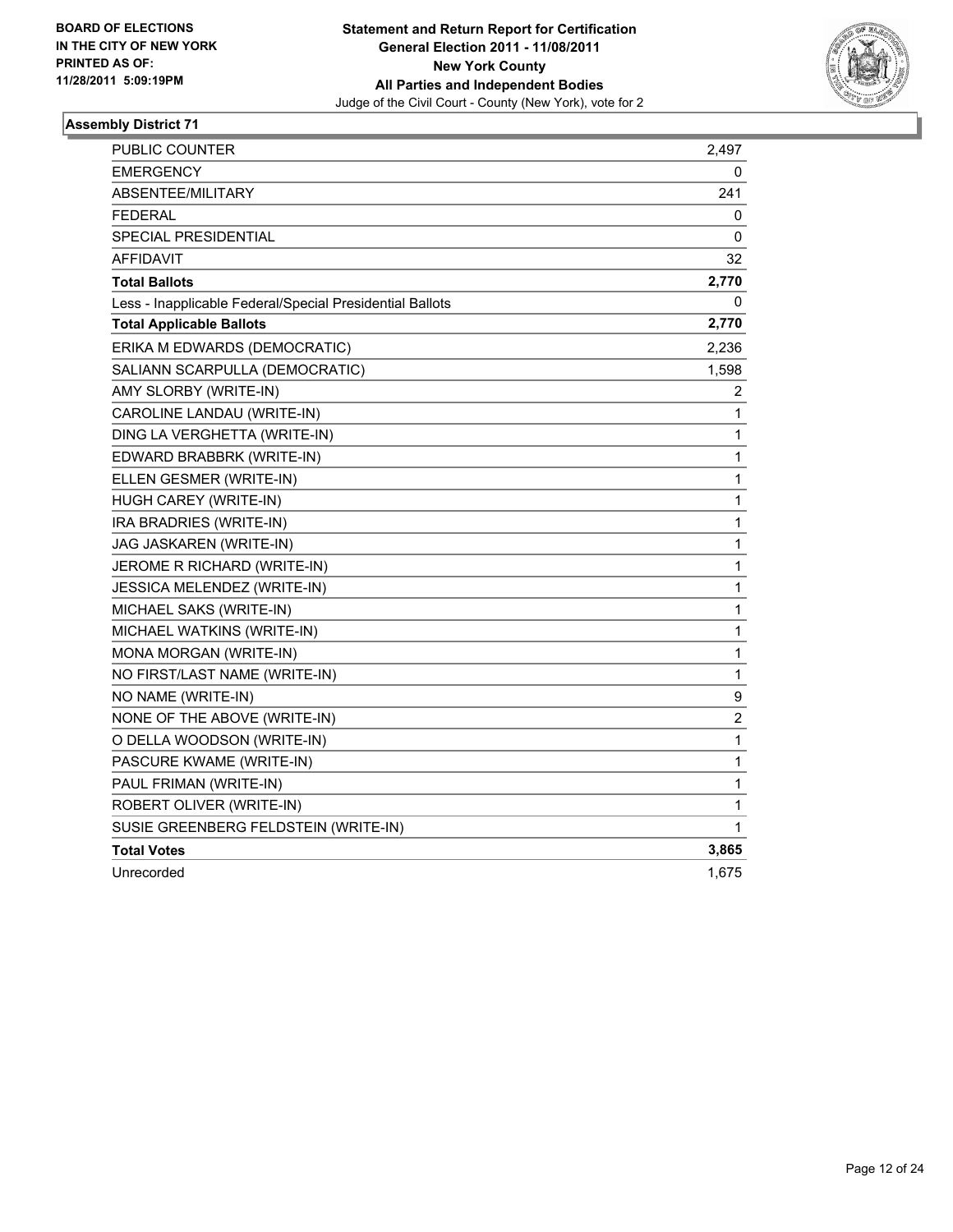

| <b>PUBLIC COUNTER</b>                                    | 1,668          |
|----------------------------------------------------------|----------------|
| <b>EMERGENCY</b>                                         | 0              |
| ABSENTEE/MILITARY                                        | 89             |
| <b>FEDERAL</b>                                           | 0              |
| <b>SPECIAL PRESIDENTIAL</b>                              | 0              |
| <b>AFFIDAVIT</b>                                         | 13             |
| <b>Total Ballots</b>                                     | 1,770          |
| Less - Inapplicable Federal/Special Presidential Ballots | 0              |
| <b>Total Applicable Ballots</b>                          | 1,770          |
| ERIKA M EDWARDS (DEMOCRATIC)                             | 1,335          |
| SALIANN SCARPULLA (DEMOCRATIC)                           | 867            |
| ANDREW GORDON (WRITE-IN)                                 | 1              |
| DANIEL LIPSMAN (WRITE-IN)                                | 1              |
| DAVID DEPUTH (WRITE-IN)                                  | 1              |
| HARRY REEMS (WRITE-IN)                                   | 1              |
| JOAN RIVERS (WRITE-IN)                                   | 1              |
| MONA MONGAN (WRITE-IN)                                   | 1              |
| NO FIRST/LAST NAME (WRITE-IN)                            | $\overline{2}$ |
| NO NAME (WRITE-IN)                                       | 5              |
| THE 99% (WRITE-IN)                                       | 1              |
| <b>Total Votes</b>                                       | 2,216          |
| Unrecorded                                               | 1,324          |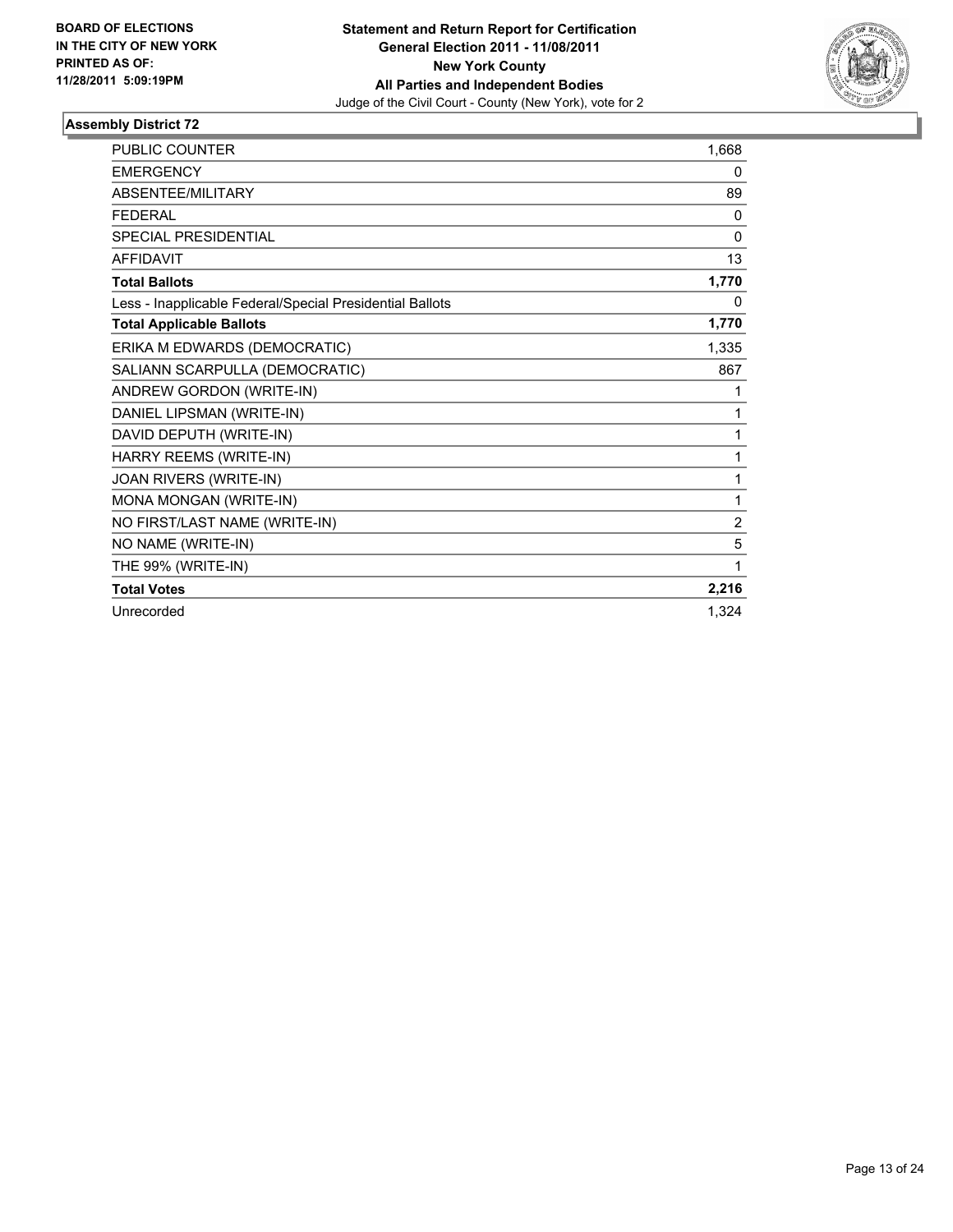

| <b>PUBLIC COUNTER</b>                                    | 2,413        |
|----------------------------------------------------------|--------------|
| <b>EMERGENCY</b>                                         | 0            |
| ABSENTEE/MILITARY                                        | 316          |
| <b>FEDERAL</b>                                           | 0            |
| SPECIAL PRESIDENTIAL                                     | 0            |
| AFFIDAVIT                                                | 11           |
| <b>Total Ballots</b>                                     | 2,740        |
| Less - Inapplicable Federal/Special Presidential Ballots | 0            |
| <b>Total Applicable Ballots</b>                          | 2,740        |
| ERIKA M EDWARDS (DEMOCRATIC)                             | 2,050        |
| SALIANN SCARPULLA (DEMOCRATIC)                           | 1,824        |
| AARON ROSE (WRITE-IN)                                    | 1            |
| ABRAHAM LINCOLN (WRITE-IN)                               | 1            |
| ANDERSON COOPER (WRITE-IN)                               | 1            |
| ANETTE FISHER (WRITE-IN)                                 | 1            |
| BARRY ZIMMERMAN (WRITE-IN)                               | 1            |
| CLARE ROSE (WRITE-IN)                                    | 1            |
| DANIEL KELLY (WRITE-IN)                                  | 1            |
| DAVID BEROV (WRITE-IN)                                   | 1            |
| FERNTESS TIRHMA (WRITE-IN)                               | 1            |
| GALVIN CATO (WRITE-IN)                                   | 1            |
| HOWARD BARKER (WRITE-IN)                                 | 1            |
| JAMES J FLOOD (WRITE-IN)                                 | 1            |
| JOHN CARTER (WRITE-IN)                                   | 1            |
| JOHN R. HANNERY (WRITE-IN)                               | 1            |
| JONAH GOLDBERG (WRITE-IN)                                | 1            |
| JOSEPH TOPOLSKI (WRITE-IN)                               | 1            |
| MARK EVANCHO (WRITE-IN)                                  | 1            |
| MARK GREEN (WRITE-IN)                                    | 1            |
| MATTHEW FUTTERMAN (WRITE-IN)                             | $\mathbf{1}$ |
| MICHAEL TAGAR (WRITE-IN)                                 | 1            |
| MITCHELL TENZER (WRITE-IN)                               | 1            |
| NO FIRST/LAST NAME (WRITE-IN)                            | 4            |
| NO NAME (WRITE-IN)                                       | 6            |
| NONE OF THE ABOVE (WRITE-IN)                             | 1            |
| PETER FIVELAND (WRITE-IN)                                | 1            |
| PETER V EZZARD (WRITE-IN)                                | 1            |
| RACHEL CORRIE (WRITE-IN)                                 | 1            |
| REGINA FLANNERY (WRITE-IN)                               | 1            |
| REGINA KILHENNY (WRITE-IN)                               | 1            |
| RON PAUL (WRITE-IN)                                      | 1            |
| STEPHEN NOSAL (WRITE-IN)                                 | 1            |
| STEVEN MARCHETIA (WRITE-IN)                              | 1            |
| THS IS NO CHOICE (WRITE-IN)                              | 1            |
| <b>Total Votes</b>                                       | 3,915        |
| Unrecorded                                               | 1,565        |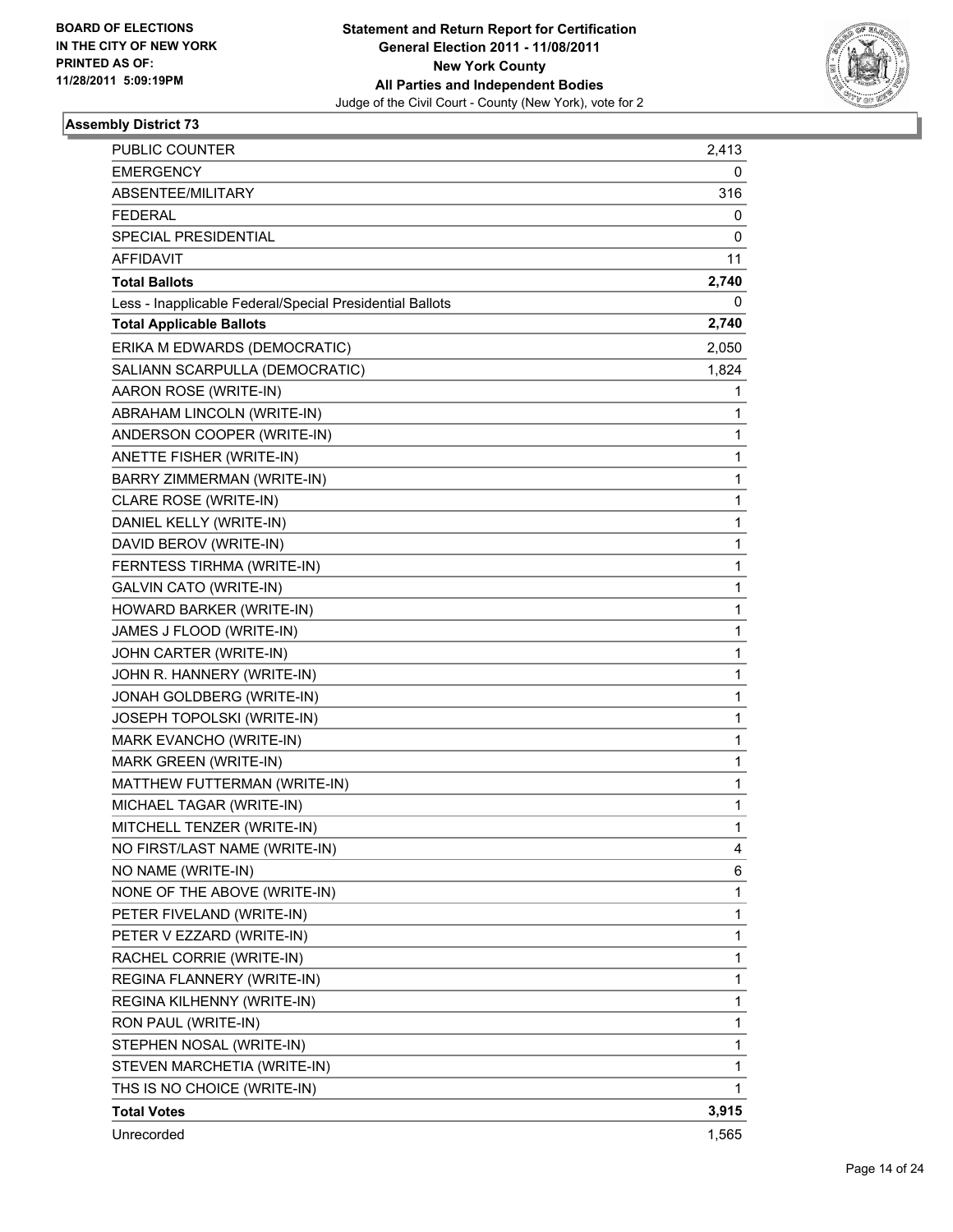

| PUBLIC COUNTER                                           | 2,814        |
|----------------------------------------------------------|--------------|
| <b>EMERGENCY</b>                                         | 16           |
| ABSENTEE/MILITARY                                        | 173          |
| <b>FEDERAL</b>                                           | 0            |
| SPECIAL PRESIDENTIAL                                     | 0            |
| AFFIDAVIT                                                | 29           |
| <b>Total Ballots</b>                                     | 3,032        |
| Less - Inapplicable Federal/Special Presidential Ballots | 0            |
| <b>Total Applicable Ballots</b>                          | 3,032        |
| ERIKA M EDWARDS (DEMOCRATIC)                             | 2,389        |
| SALIANN SCARPULLA (DEMOCRATIC)                           | 2,056        |
| ALICE D WEINER (WRITE-IN)                                | 1            |
| ANDREW B KETLER (WRITE-IN)                               | 1            |
| <b>BOBBY KOLIN (WRITE-IN)</b>                            | 1            |
| CAROLYN CONABOY (WRITE-IN)                               | 2            |
| CHLOE MEAD (WRITE-IN)                                    | 1            |
| CLOUDY MCMEOW (WRITE-IN)                                 | 1            |
| CONAN OBRIAN (WRITE-IN)                                  | 1            |
| DANA ATCHLEY (WRITE-IN)                                  | 1            |
| DARIEN LUSK (WRITE-IN)                                   | $\mathbf 1$  |
| EMANUEL CHOSAK (WRITE-IN)                                | 1            |
| ERIKA M EDWARDS (WRITE-IN)                               | 1            |
| EVAN E EWARDS (WRITE-IN)                                 | 1            |
| HERMAN CAIN (WRITE-IN)                                   | 1            |
| JAMES MOSELY (WRITE-IN)                                  | 1            |
| JASON JONES (WRITE-IN)                                   | $\mathbf 1$  |
| JASON SLIBECK (WRITE-IN)                                 | 1            |
| JONATHAN BANKS (WRITE-IN)                                | 1            |
| LISA LINDER (WRITE-IN)                                   | 1            |
| LOE JENKINS (WRITE-IN)                                   | 1            |
| MATT SELTZER (WRITE-IN)                                  | 1            |
| NEWT GINGICH (WRITE-IN)                                  | 1            |
| NO FIRST NAME/LAST NAME (WRITE-IN)                       | 1            |
| NO FIRST/LAST NAME (WRITE-IN)                            | 2            |
| NO NAME (WRITE-IN)                                       | 7            |
| NO WAY (WRITE-IN)                                        | 2            |
| NONE OF THE ABOVE (WRITE-IN)                             | 1            |
| NOPE (WRITE-IN)                                          | 1            |
| PETER J LAVIANO (WRITE-IN)                               | 1            |
| RICHARD BAXT (WRITE-IN)                                  | 1            |
| RUDY GUILIANI (WRITE-IN)                                 | 1            |
| RYAN BALLINGER (WRITE-IN)                                | 1            |
| SANFORD STEVENS (WRITE-IN)                               | 1            |
| SOPHIA JENKINS (WRITE-IN)                                | 1            |
| STEVEN LINABERRY (WRITE-IN)                              | 1            |
| THE 99% (WRITE-IN)                                       | $\mathbf{1}$ |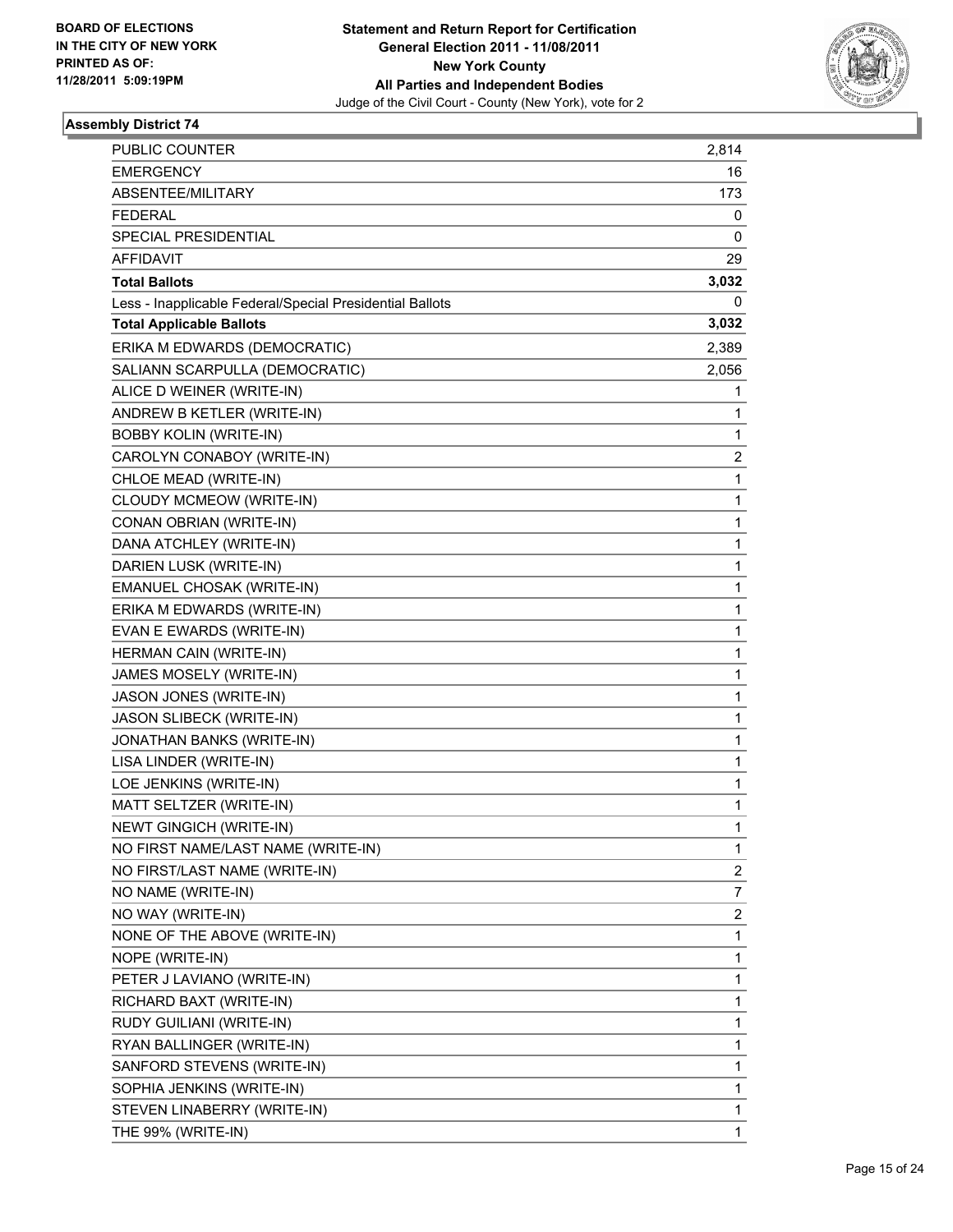

| ZORAUKA SOVULJ (WRITE-IN) |       |
|---------------------------|-------|
| <b>Total Votes</b>        | 4.490 |
| Unrecorded                |       |

| <b>PUBLIC COUNTER</b>                                    | 2,656 |
|----------------------------------------------------------|-------|
| EMERGENCY                                                | 0     |
| ABSENTEE/MILITARY                                        | 253   |
| <b>FEDERAL</b>                                           | 0     |
| SPECIAL PRESIDENTIAL                                     | 0     |
| <b>AFFIDAVIT</b>                                         | 28    |
| <b>Total Ballots</b>                                     | 2,937 |
| Less - Inapplicable Federal/Special Presidential Ballots | 0     |
| <b>Total Applicable Ballots</b>                          | 2,937 |
| ERIKA M EDWARDS (DEMOCRATIC)                             | 2,373 |
| SALIANN SCARPULLA (DEMOCRATIC)                           | 2,169 |
| AL SHARPTON (WRITE-IN)                                   | 1     |
| ALAN FLACKS (WRITE-IN)                                   | 1     |
| ARTHUR T. SMYLES (WRITE-IN)                              | 1     |
| <b>BECCA ESKIN (WRITE-IN)</b>                            | 1     |
| BERNARD BLOCK (WRITE-IN)                                 | 1     |
| CHRISTOPHER G REID (WRITE-IN)                            | 1     |
| DANIEL GORODRICK (WRITE-IN)                              | 1     |
| ELIOT SPITZER (WRITE-IN)                                 | 1     |
| ERIC REAHTSCHAFFER (WRITE-IN)                            | 1     |
| <b>GRAND REBBE (WRITE-IN)</b>                            | 1     |
| <b>JMES MCMANUS (WRITE-IN)</b>                           | 1     |
| JOAN R DUFFY (WRITE-IN)                                  | 1     |
| JOHN EDWARDS (WRITE-IN)                                  | 1     |
| LEWIS BLACK (WRITE-IN)                                   | 1     |
| LUZ MARTINEZ (WRITE-IN)                                  | 1     |
| LYNA KOTTER (WRITE-IN)                                   | 1     |
| MARGARITA LOPEZ-TORRES (WRITE-IN)                        | 1     |
| MITT ROMNEY (WRITE-IN)                                   | 1     |
| NO NAME (WRITE-IN)                                       | 15    |
| PHILIP SANDSTORM (WRITE-IN)                              | 1     |
| RACHAEL MADDOW (WRITE-IN)                                | 1     |
| RALPH NADER (WRITE-IN)                                   | 1     |
| RON PAUL (WRITE-IN)                                      | 1     |
| RUSSELL MAKOWSKY (WRITE-IN)                              | 1     |
| RYAN COWLES (WRITE-IN)                                   | 1     |
| WALLY RUBIN (WRITE-IN)                                   | 1     |
| <b>Total Votes</b>                                       | 4,582 |
| Unrecorded                                               | 1,292 |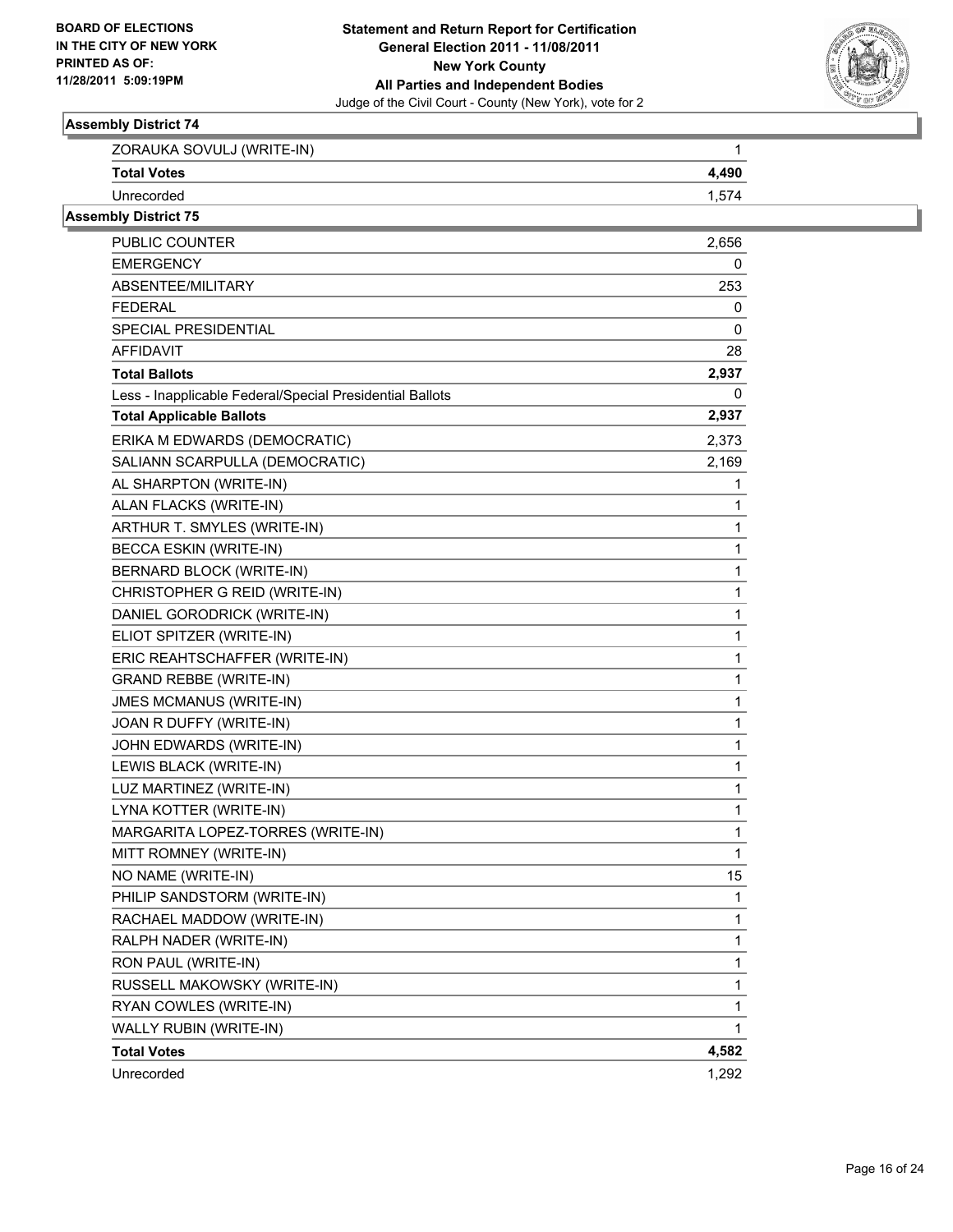

| <b>PUBLIC COUNTER</b>                                    | 31,440       |
|----------------------------------------------------------|--------------|
| <b>EMERGENCY</b>                                         | 16           |
| ABSENTEE/MILITARY                                        | 2,850        |
| <b>FEDERAL</b>                                           | 0            |
| SPECIAL PRESIDENTIAL                                     | 0            |
| <b>AFFIDAVIT</b>                                         | 278          |
| <b>Total Ballots</b>                                     | 34,584       |
| Less - Inapplicable Federal/Special Presidential Ballots |              |
| <b>Total Applicable Ballots</b>                          | 34,584       |
| ERIKA M EDWARDS (DEMOCRATIC)                             | 27,819       |
| SALIANN SCARPULLA (DEMOCRATIC)                           | 22,520       |
| AARON ROSE (WRITE-IN)                                    | 1            |
| ABE POMERANCA (WRITE-IN)                                 | 1            |
| ABRAHAM LINCOLN (WRITE-IN)                               | 1            |
| ABSTAIN (WRITE-IN)                                       | 1            |
| ADA CODDINGTON (WRITE-IN)                                | 1            |
| ADAM BLUMEATHAL (WRITE-IN)                               | 1            |
| ADRIAN HOWE (WRITE-IN)                                   | 1            |
| AL SHARPTON (WRITE-IN)                                   | 1            |
| ALAN FLACKS (WRITE-IN)                                   | 1            |
| ALAN TIMOTHY LUNCFORD (WRITE-IN)                         | 1            |
| ALBERT PESANT (WRITE-IN)                                 | 1            |
| ALEC BALDWIN (WRITE-IN)                                  | 1            |
| ALEXANDER SUSURSKY (WRITE-IN)                            | 1            |
| ALICE D WEINER (WRITE-IN)                                | 1            |
| ALICE LEMOS (WRITE-IN)                                   | $\mathbf{1}$ |
| AMY ALFORTISH (WRITE-IN)                                 | 1            |
| AMY PEARSON (WRITE-IN)                                   | 1            |
| AMY SLORBY (WRITE-IN)                                    | 2            |
| ANDERSON COOPER (WRITE-IN)                               | 1            |
| ANDREW B KETLER (WRITE-IN)                               | 1            |
| ANDREW GORDON (WRITE-IN)                                 | 1            |
| ANDREW MOROZ (WRITE-IN)                                  | 1            |
| ANDY ROONEY (WRITE-IN)                                   | 1            |
| ANETTE FISHER (WRITE-IN)                                 | 1            |
| ANN BRYANT (WRITE-IN)                                    | 1            |
| ANNE MCCAUGHEY (WRITE-IN)                                | 1            |
| ANTHONY CANNATARO (WRITE-IN)                             | 1            |
| ARTHUR T. SMYLES (WRITE-IN)                              | 1            |
| AVRAM M. SHAPIRO (WRITE-IN)                              | 1            |
| <b>BABE RUTH (WRITE-IN)</b>                              | 1            |
| BARACK OBAMA (WRITE-IN)                                  | 1            |
| BARRY ZIMMERMAN (WRITE-IN)                               | 1            |
| BATMAN AKA BRUCE WAYNE (WRITE-IN)                        | 1            |
| BECCA ESKIN (WRITE-IN)                                   | 1            |
| BELL HOOKS (WRITE-IN)                                    | 1            |
|                                                          |              |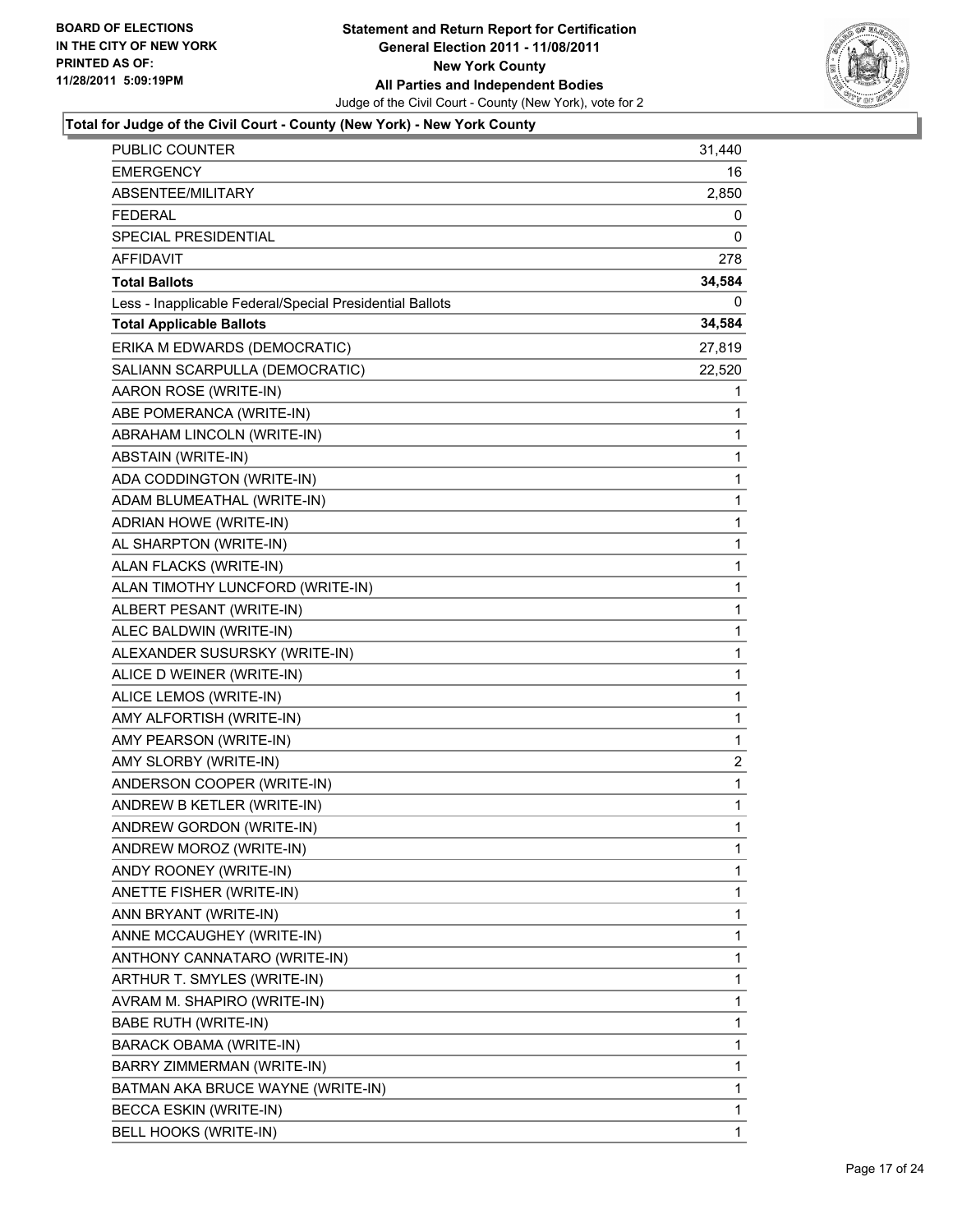

| BERNARD BLOCK (WRITE-IN)              | 1            |
|---------------------------------------|--------------|
| BERNARD GOETZ (WRITE-IN)              | 1            |
| BERT WOLFF (WRITE-IN)                 | 1            |
| BETTY JOHNSON (WRITE-IN)              | 1            |
| BEVERLY SMITH (WRITE-IN)              | 1            |
| BILL CLINTON (WRITE-IN)               | 1            |
| <b>BOBBY KOLIN (WRITE-IN)</b>         | 1            |
| BRADLEY MANNING (WRITE-IN)            | 1            |
| BRANDO V JACOBS (WRITE-IN)            | 1            |
| BRET DELAIRE (WRITE-IN)               | 1            |
| BRIAN DAVID MOONEY (WRITE-IN)         | 1            |
| BRIAN KRIST (WRITE-IN)                | 1            |
| <b>BUGS BUNNY (WRITE-IN)</b>          | 1            |
| CARL MCCALL (WRITE-IN)                | 1            |
| CARL PALADINO (WRITE-IN)              | 1            |
| CARLTON BUSH (WRITE-IN)               | 1            |
| CAROL SHARPE (WRITE-IN)               | 1            |
| CAROL WILSON (WRITE-IN)               | 1            |
| CAROLINE LANDAU (WRITE-IN)            | 1            |
| CAROLYN CONABOY (WRITE-IN)            | 2            |
| CHARLES BARRAN (WRITE-IN)             | 1            |
| CHARLES BARRON (WRITE-IN)             | 1            |
| CHLOE MEAD (WRITE-IN)                 | 1            |
| CHRIS REID (WRITE-IN)                 | 1            |
| CHRISTOPHER ANDREW KEISNER (WRITE-IN) | 1            |
| CHRISTOPHER G REID (WRITE-IN)         | 1            |
| CLARE ROSE (WRITE-IN)                 | 1            |
| CLAUDIA POLK (WRITE-IN)               | 1            |
| CLEMENT WEINSTEIN (WRITE-IN)          | 1            |
| CLOUDY MCMEOW (WRITE-IN)              | 1            |
| CONAN OBRIAN (WRITE-IN)               | 1            |
| CYRUS VANCE (WRITE-IN)                | 1            |
| D.M. PETRILLO (WRITE-IN)              | 1            |
| DAFFY DUCK (WRITE-IN)                 | 1            |
| DAN ISSAC (WRITE-IN)                  | 1            |
| DANA ATCHLEY (WRITE-IN)               | 1            |
| DANIEL GORODRICK (WRITE-IN)           | 1            |
| DANIEL KELLY (WRITE-IN)               | 1            |
| DANIEL LIPSMAN (WRITE-IN)             | 1            |
| DANIELLINE MARTINEZ (WRITE-IN)        | 1            |
| DARIEN LUSK (WRITE-IN)                | 1            |
| DAVE BAZER (WRITE-IN)                 | 1            |
| DAVID BEROV (WRITE-IN)                | 1            |
| DAVID DEPUTH (WRITE-IN)               | 1            |
| DAVID E JACOBS ESQ (WRITE-IN)         | 1            |
| DAVID PATTERSON (WRITE-IN)            | $\mathbf{1}$ |
|                                       |              |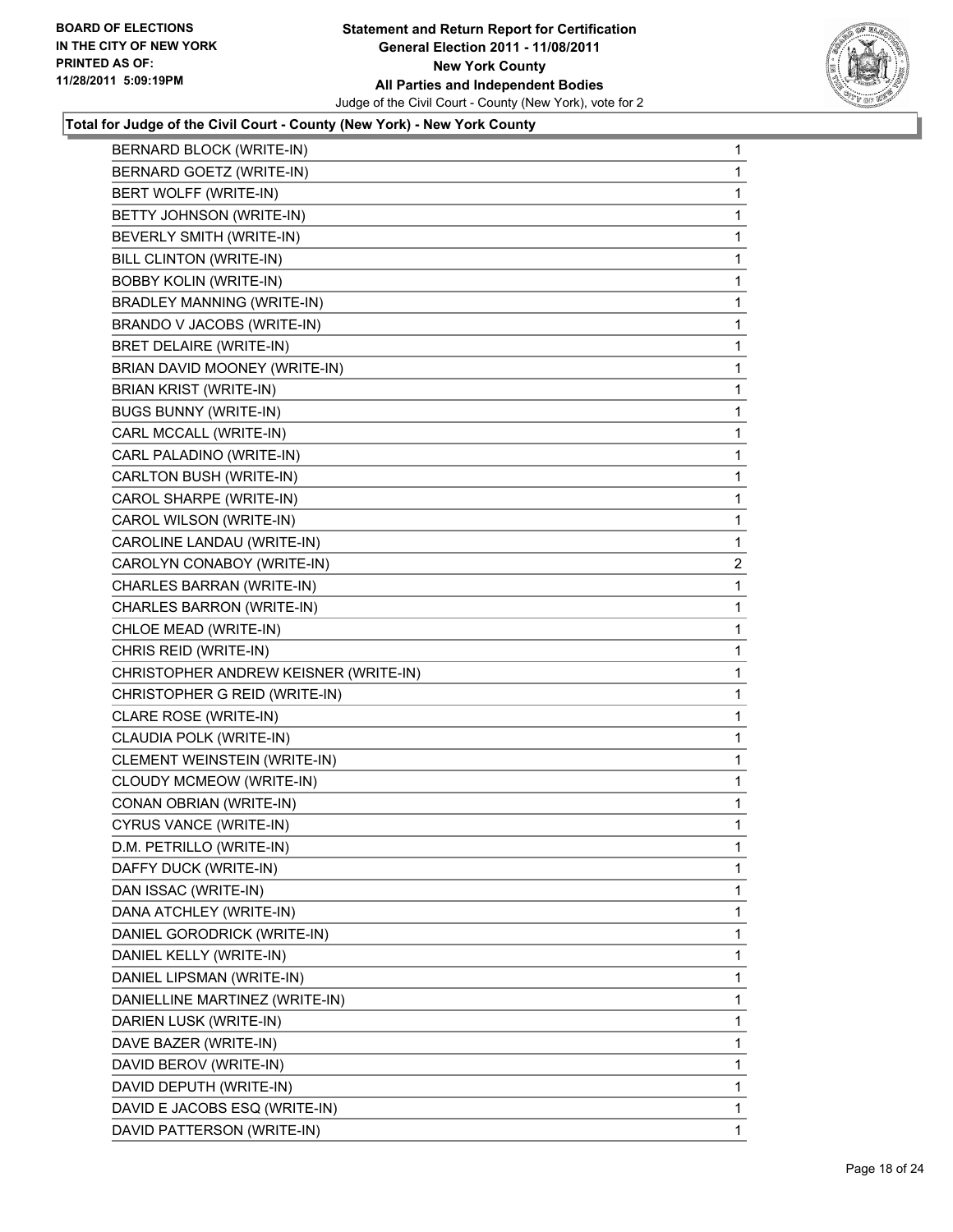

| DAVID SACK (WRITE-IN)             | $\overline{2}$ |
|-----------------------------------|----------------|
| DAWN FOX (WRITE-IN)               | 1              |
| DEBORAH L. EVANGELAKES (WRITE-IN) | 1              |
| DEBRA SUE STEIN (WRITE-IN)        | 1              |
| DING LA VERGHETTA (WRITE-IN)      | 1              |
| DO NOT KNOW PERSON (WRITE-IN)     | 1              |
| DONALD DUCK (WRITE-IN)            | 1              |
| DONALD LILLY (WRITE-IN)           | 1              |
| DR. MARTIN KING JR. (WRITE-IN)    | 1              |
| EDWARD BRABBRK (WRITE-IN)         | 1              |
| EDWARD C BURNS (WRITE-IN)         | 1              |
| EHSAN ZARGAR (WRITE-IN)           | 1              |
| ELANA SINENSKY (WRITE-IN)         | 1              |
| ELIOT SPITZER (WRITE-IN)          | 1              |
| ELIZABETH LADARO (WRITE-IN)       | 1              |
| ELIZABETH WARREN (WRITE-IN)       | 1              |
| ELLEN GESMER (WRITE-IN)           | 3              |
| EMANUEL CHOSAK (WRITE-IN)         | 1              |
| ERIC REAHTSCHAFFER (WRITE-IN)     | 1              |
| ERIKA EDWARDS (WRITE-IN)          | $\overline{c}$ |
| ERIKA M EDWARDS (WRITE-IN)        | 1              |
| EUGENE RHEE (WRITE-IN)            | 1              |
| EVAN E EWARDS (WRITE-IN)          | 1              |
| FAHAD HASHMI (WRITE-IN)           | 1              |
| FEIL JOANNE (WRITE-IN)            | 1              |
| FERNTESS TIRHMA (WRITE-IN)        | 1              |
| FRANC PERRY (WRITE-IN)            | 1              |
| FRANKLIN PIERCE (WRITE-IN)        | 1              |
| FRED UMANE (WRITE-IN)             | 1              |
| <b>GALVIN CATO (WRITE-IN)</b>     | 1              |
| <b>GARY FERTMER (WRITE-IN)</b>    | 1              |
| <b>GEORGE E PATAKI (WRITE-IN)</b> | 1              |
| <b>GRAND REBBE (WRITE-IN)</b>     | 1              |
| GREGORY C. SOUMAS (WRITE-IN)      | $\mathbf{1}$   |
| HALLIE ISAK (WRITE-IN)            | 2              |
| HARRY REEMS (WRITE-IN)            | 1              |
| HEATH SHERMAN (WRITE-IN)          | 1              |
| HERMAN CAIN (WRITE-IN)            | 2              |
| HILLARY CLINTON (WRITE-IN)        | 1              |
| HON. MIKE GOWNEY (WRITE-IN)       | 1              |
| HOWARD BARKER (WRITE-IN)          | 1              |
| HUGH CAREY (WRITE-IN)             | 1              |
| ICE CUBE (WRITE-IN)               | 1              |
| IRA BRADRIES (WRITE-IN)           | $\mathbf{1}$   |
| J.P.PARTLAND (WRITE-IN)           | 1              |
| JACK HERZFEED (WRITE-IN)          | $\mathbf{1}$   |
|                                   |                |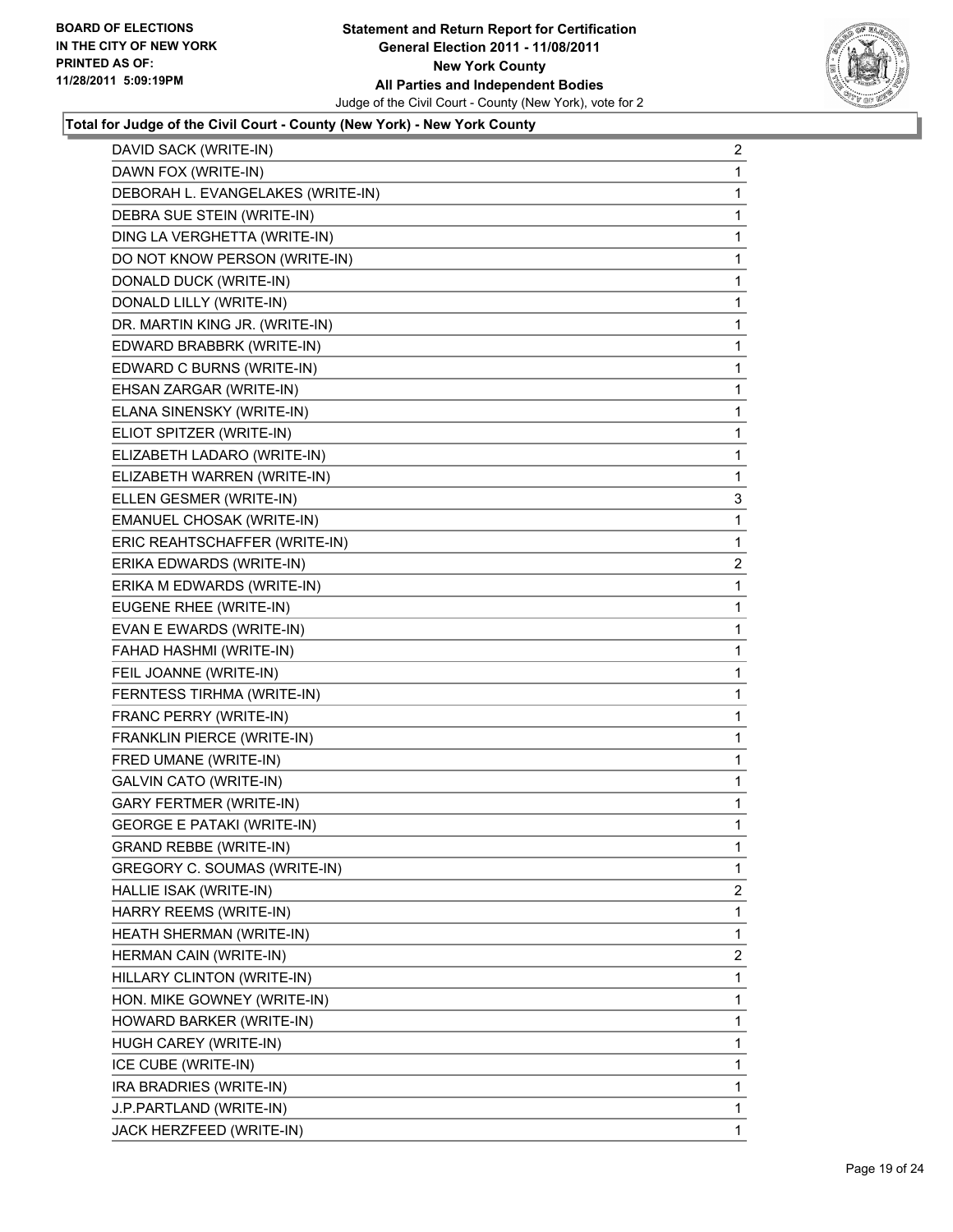

| JAG JASKAREN (WRITE-IN)                | 1              |
|----------------------------------------|----------------|
| JAMES GIN (WRITE-IN)                   | 1              |
| JAMES J FLOOD (WRITE-IN)               | 1              |
| JAMES LESCZYNSKI (WRITE-IN)            | 1              |
| JAMES MOSELY (WRITE-IN)                | 1              |
| JANE BOGART (WRITE-IN)                 | 1              |
| JASON JONES (WRITE-IN)                 | 1              |
| JASON SLIBECK (WRITE-IN)               | 1              |
| JAYNE PIECE (WRITE-IN)                 | 1              |
| JEANEANNE MURRAY (WRITE-IN)            | 1              |
| JEFFREY P. BURACK (WRITE-IN)           | 1              |
| JENNIFER CORCRN (WRITE-IN)             | 1              |
| JENNY KIM (WRITE-IN)                   | 1              |
| JERILYN KADISON (WRITE-IN)             | 1              |
| JEROME R RICHARD (WRITE-IN)            | 1              |
| JERRY MAGLIATO (WRITE-IN)              | 1              |
| <b>JESSICA ARISOHN (WRITE-IN)</b>      | 1              |
| JESSICA MELENDEZ (WRITE-IN)            | 1              |
| <b>JMES MCMANUS (WRITE-IN)</b>         | 1              |
| JOAN MICHAEL BASQUIAT (WRITE-IN)       | 1              |
| JOAN R DUFFY (WRITE-IN)                | 1              |
| JOAN RIVERS (WRITE-IN)                 | 1              |
| JOE SMO (WRITE-IN)                     | 1              |
| JOHN BOYO (WRITE-IN)                   | 1              |
| JOHN CARTER (WRITE-IN)                 | 1              |
| JOHN EANGELAKES (WRITE-IN)             | 1              |
| JOHN EDWARDS (WRITE-IN)                | 1              |
| JOHN FRANCO (WRITE-IN)                 | 1              |
| JOHN MULLIGAN (WRITE-IN)               | 1              |
| JOHN P. CAHILL (WRITE-IN)              | 1              |
| JOHN R. HANNERY (WRITE-IN)             | 1              |
| JOHN SMITH (WRITE-IN)                  | 1              |
| JOHNATHAN D LAMBETH (WRITE-IN)         | 1              |
| JONAH GOLDBERG (WRITE-IN)              | 1              |
| JONATHAN BANKS (WRITE-IN)              | 1              |
| JORGE POSADA (WRITE-IN)                | 1              |
| JOSEPH FRIENDLY (WRITE-IN)             | 1              |
| JOSEPH KRIST (WRITE-IN)                | 1              |
| JOSEPH TOPOLSKI (WRITE-IN)             | 1              |
| JOSPH COGLIAND (WRITE-IN)              | 1              |
| JUAN CARTAGENA (WRITE-IN)              | 1              |
| JUDGE JOE BROWN (WRITE-IN)             | 1              |
| JUDGE JUDY (WRITE-IN)                  | $\overline{2}$ |
| JUDGES SHOULDN'T BE ELECTED (WRITE-IN) | 1              |
| JULIA WILLEBRAND (WRITE-IN)            | 1              |
| KARIN BURKE (WRITE-IN)                 | 1              |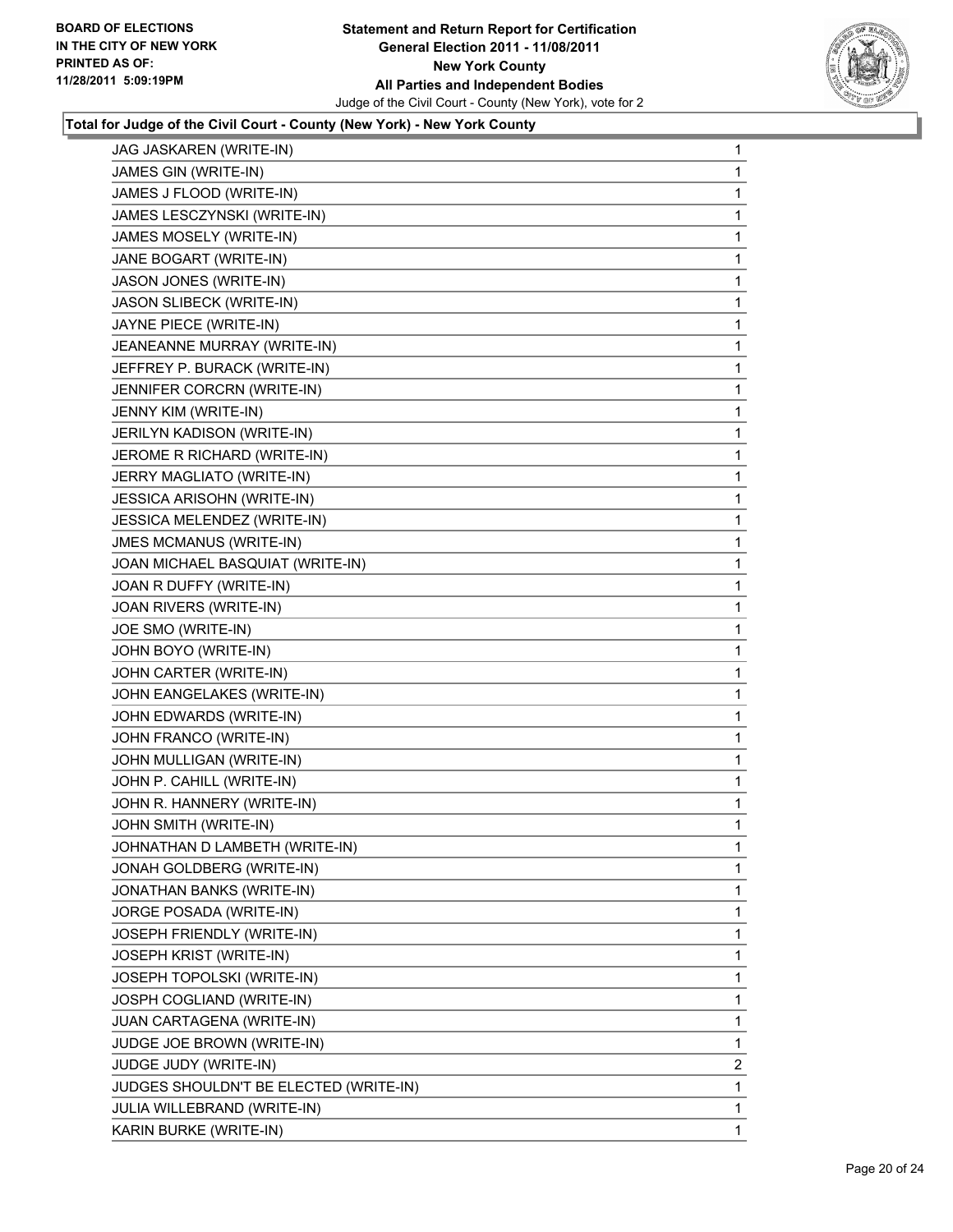

| KENDRA VIZCAINO (WRITE-IN)        | 1              |
|-----------------------------------|----------------|
| KURT HOKE (WRITE-IN)              | 1              |
| LACKIE MOODIE (WRITE-IN)          | 1              |
| LAURA SACK (WRITE-IN)             | 1              |
| LEANARD RUBARSTION (WRITE-IN)     | 1              |
| LEE BERMAN (WRITE-IN)             | 1              |
| LENNARD MCNEIL (WRITE-IN)         | 1              |
| LETRICE LEID (WRITE-IN)           | 1              |
| LEWIS BLACK (WRITE-IN)            | 1              |
| LEWIS BRANDIES (WRITE-IN)         | 1              |
| LIANNE RITCHIE (WRITE-IN)         | 1              |
| LISA LINDER (WRITE-IN)            | 1              |
| LOE JENKINS (WRITE-IN)            | 1              |
| LORRIE DIRKSE (WRITE-IN)          | $\overline{2}$ |
| LORRIE MILLMAN (WRITE-IN)         | 1              |
| LUZ MARTINEZ (WRITE-IN)           | 1              |
| LYNA KOTTER (WRITE-IN)            | 1              |
| M E BLOOM (WRITE-IN)              | 1              |
| MALCOLM (WRITE-IN)                | 1              |
| MARC FIRSTENBERG (WRITE-IN)       | 1              |
| MARGARET CRESTIANO (WRITE-IN)     | 1              |
| MARGARITA LOPEZ-TORRES (WRITE-IN) | 1              |
| MARILYN BRANDSTON (WRITE-IN)      | 1              |
| MARINA METALLIOS (WRITE-IN)       | 1              |
| MARK AXINN (WRITE-IN)             | 1              |
| MARK DEROCO (WRITE-IN)            | 1              |
| MARK EVANCHO (WRITE-IN)           | 1              |
| MARK GREEN (WRITE-IN)             | 1              |
| MARK GREENBERG (WRITE-IN)         | 1              |
| MATT SELTZER (WRITE-IN)           | 1              |
| MATTHEW FUTTERMAN (WRITE-IN)      | 1              |
| MAX SARINSKY (WRITE-IN)           | 1              |
| MC REN (WRITE-IN)                 | 1              |
| ME (WRITE-IN)                     | 1              |
| MEYER LANSKY (WRITE-IN)           | 1              |
| MICHAEL A. VARES (WRITE-IN)       | 1              |
| MICHAEL AVERT (WRITE-IN)          | 1              |
| MICHAEL DUDLEY (WRITE-IN)         | 1              |
| MICHAEL FARKOSH (WRITE-IN)        | 1              |
| MICHAEL GRAVES (WRITE-IN)         | 1              |
| MICHAEL GRUDBERG (WRITE-IN)       | 1              |
| MICHAEL RUTNER (WRITE-IN)         | 1              |
| MICHAEL SAKS (WRITE-IN)           | 1              |
| MICHAEL TAGAR (WRITE-IN)          | 1              |
| MICHAEL WATKINS (WRITE-IN)        | 1              |
|                                   |                |
| MICHAEL WEINSTEIN (WRITE-IN)      | $\mathbf{1}$   |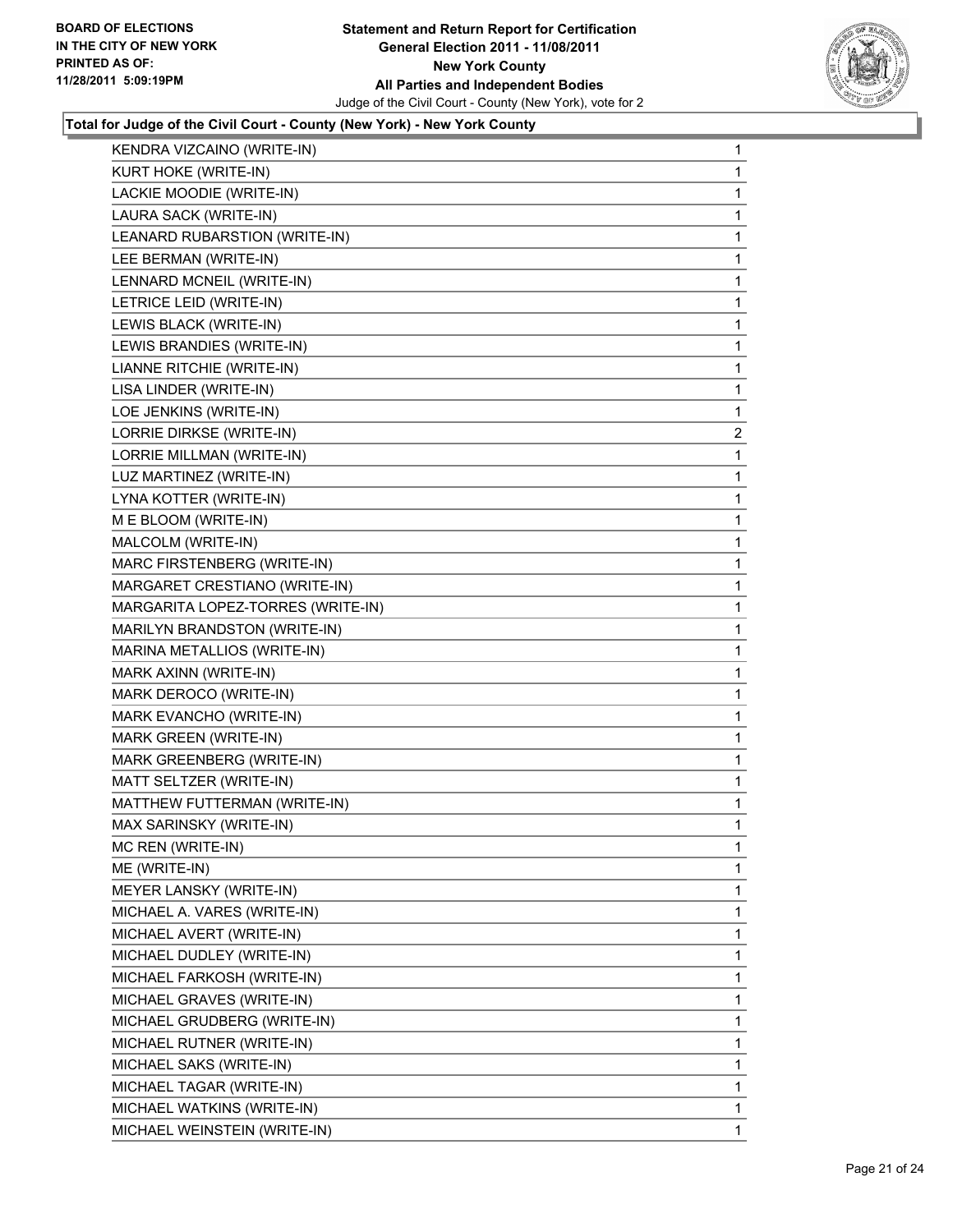

| MICHELLE A CONNELLY (WRITE-IN)     | 3   |
|------------------------------------|-----|
| MICKEY MOUSE (WRITE-IN)            | 3   |
| MINNIE MOUSE (WRITE-IN)            | 1   |
| MIRIAM CABASSO (WRITE-IN)          | 2   |
| MISS NANCY WILLIAM KING (WRITE-IN) | 1   |
| MITCHELL TENZER (WRITE-IN)         | 1   |
| MITT ROMNEY (WRITE-IN)             | 1   |
| MONA MONGAN (WRITE-IN)             | 1   |
| MONA MORGAN (WRITE-IN)             | 1   |
| MORRIE KLEINBART (WRITE-IN)        | 1   |
| <b>NEWT GINGICH (WRITE-IN)</b>     | 1   |
| NICHOALS VIEST (WRITE-IN)          | 1   |
| NICHOLAS WOLFSON (WRITE-IN)        | 1   |
| NO FIRST NAME/LAST NAME (WRITE-IN) | 1   |
| NO FIRST/LAST NAME (WRITE-IN)      | 26  |
| NO NAME (WRITE-IN)                 | 106 |
| NO WAY (WRITE-IN)                  | 2   |
| NONE OF THE ABOVE (WRITE-IN)       | 6   |
| NOPE (WRITE-IN)                    | 1   |
| O DELLA WOODSON (WRITE-IN)         | 1   |
| OWEN FAY (WRITE-IN)                | 1   |
| PASCURE KWAME (WRITE-IN)           | 1   |
| PAT BRIZZOLARA (WRITE-IN)          | 1   |
| PAUL DAUNOKY (WRITE-IN)            | 1   |
| PAUL FRIMAN (WRITE-IN)             | 1   |
| PAUL LAFETA (WRITE-IN)             | 1   |
| PETER FIVELAND (WRITE-IN)          | 1   |
| PETER HARGROVE (WRITE-IN)          | 1   |
| PETER J LAVIANO (WRITE-IN)         | 1   |
| PETER ROOVEY (WRITE-IN)            | 1   |
| PETER V EZZARD (WRITE-IN)          | 1   |
| PETER VANTEL (WRITE-IN)            | 1   |
| PHILIP SANDSTORM (WRITE-IN)        | 1   |
| PHOEBE SORIAL (WRITE-IN)           | 1   |
| R. WILLIAMS (WRITE-IN)             | 1   |
| RACHAEL MADDOW (WRITE-IN)          | 1   |
| RACHAELE SITZER (WRITE-IN)         | 1   |
| RACHEL CORRIE (WRITE-IN)           | 1   |
| RALPH NADER (WRITE-IN)             | 1   |
| RANDY CALLC (WRITE-IN)             | 1   |
| RAYMOND L BRUCE (WRITE-IN)         | 1   |
| REGINA FLANNERY (WRITE-IN)         | 1   |
| REGINA KILHENNY (WRITE-IN)         | 1   |
| RICHARD BAXT (WRITE-IN)            | 1   |
| RICHARD GREENE (WRITE-IN)          | 1   |
| RICK PERRY (WRITE-IN)              | 1   |
|                                    |     |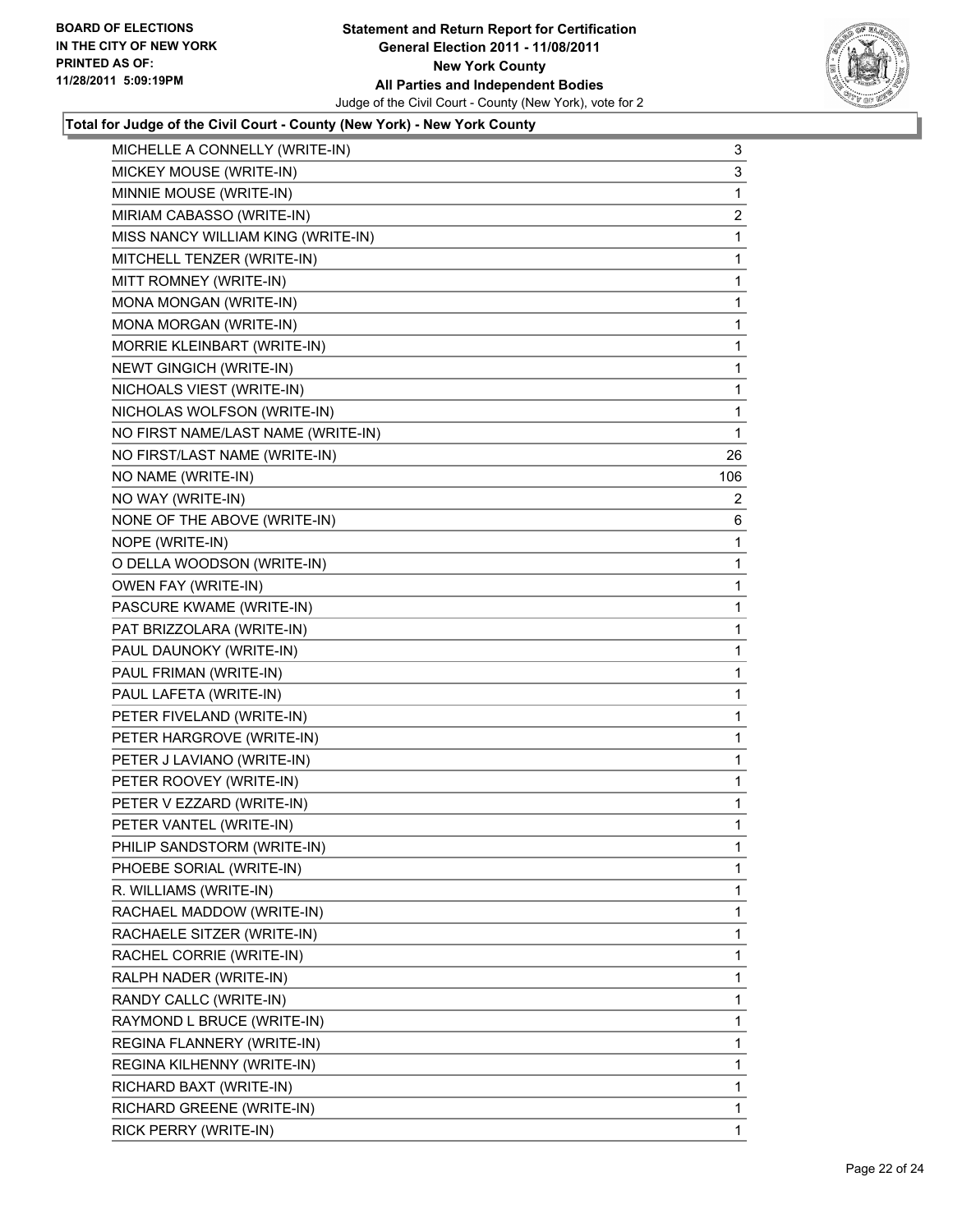

| ROBERT E LEVY (WRITE-IN)             | 1            |
|--------------------------------------|--------------|
| ROBERT JOHNSON (WRITE-IN)            | 1            |
| ROBERT M BRILL ESQ (WRITE-IN)        | 1            |
| ROBERT MORGAN (WRITE-IN)             | 1            |
| ROBERT MORGENTHAU (WRITE-IN)         | 1            |
| ROBERT OLIVER (WRITE-IN)             | 1            |
| ROBERT STROUGO (WRITE-IN)            | 1            |
| ROBIN DICK GRAYSON (WRITE-IN)        | 1            |
| ROGER NETZER (WRITE-IN)              | 1            |
| ROLFE IAN HUBLEY (WRITE-IN)          | 1            |
| RON A. MILLER (WRITE-IN)             | 1            |
| RON MOORE (WRITE-IN)                 | 1            |
| RON PAUL (WRITE-IN)                  | $\mathbf{2}$ |
| RONALD CLARK (WRITE-IN)              | 1            |
| ROSEANNE BARR (WRITE-IN)             | 1            |
| RUBIN (WRITE-IN)                     | 1            |
| RUDOLPH GULIANI (WRITE-IN)           | 1            |
| RUDY GIOLIDA (WRITE-IN)              | 1            |
| RUDY GUILIANI (WRITE-IN)             | 1            |
| RUDY GULIANI (WRITE-IN)              | 1            |
| RUSSELL MAKOWSKY (WRITE-IN)          | 1            |
| RYAN BALLINGER (WRITE-IN)            | 1            |
| RYAN CALLAHAN (WRITE-IN)             | 1            |
| RYAN COWLES (WRITE-IN)               | 1            |
| SABRA R SASSAN (WRITE-IN)            | 1            |
| SALIANN SCARPULLA (WRITE-IN)         | 1            |
| SANDON HESS (WRITE-IN)               | 1            |
| SANFORD STEVENS (WRITE-IN)           | 1            |
| SARON R. VARES (WRITE-IN)            | 1            |
| SEYMOOR HERSCH (WRITE-IN)            | 1            |
| SLUT WALKERS (WRITE-IN)              | 1            |
| SOPHIA JENKINS (WRITE-IN)            | 1            |
| SOPHIE CERSON (WRITE-IN)             | 1            |
| SPONGE BOB (WRITE-IN)                | 1            |
| STEPHEN NOSAL (WRITE-IN)             | 1            |
| STEVEN COHEN (WRITE-IN)              | 1            |
| STEVEN LINABERRY (WRITE-IN)          | 1            |
| STEVEN MARCHETIA (WRITE-IN)          | 1            |
| SUSAN KONE (WRITE-IN)                | 1            |
| SUSAN SARADON (WRITE-IN)             | 1            |
| SUSANA IMBO (WRITE-IN)               | 1            |
| SUSANN SUSURSKY (WRITE-IN)           | 1            |
| SUSIE GREENBERG FELDSTEIN (WRITE-IN) | 1            |
| SUZAN CERMAN ZECHMAN (WRITE-IN)      | 1            |
| TERRI DRAKE (WRITE-IN)               | 1            |
| THE 99% (WRITE-IN)                   | $\mathbf{2}$ |
|                                      |              |